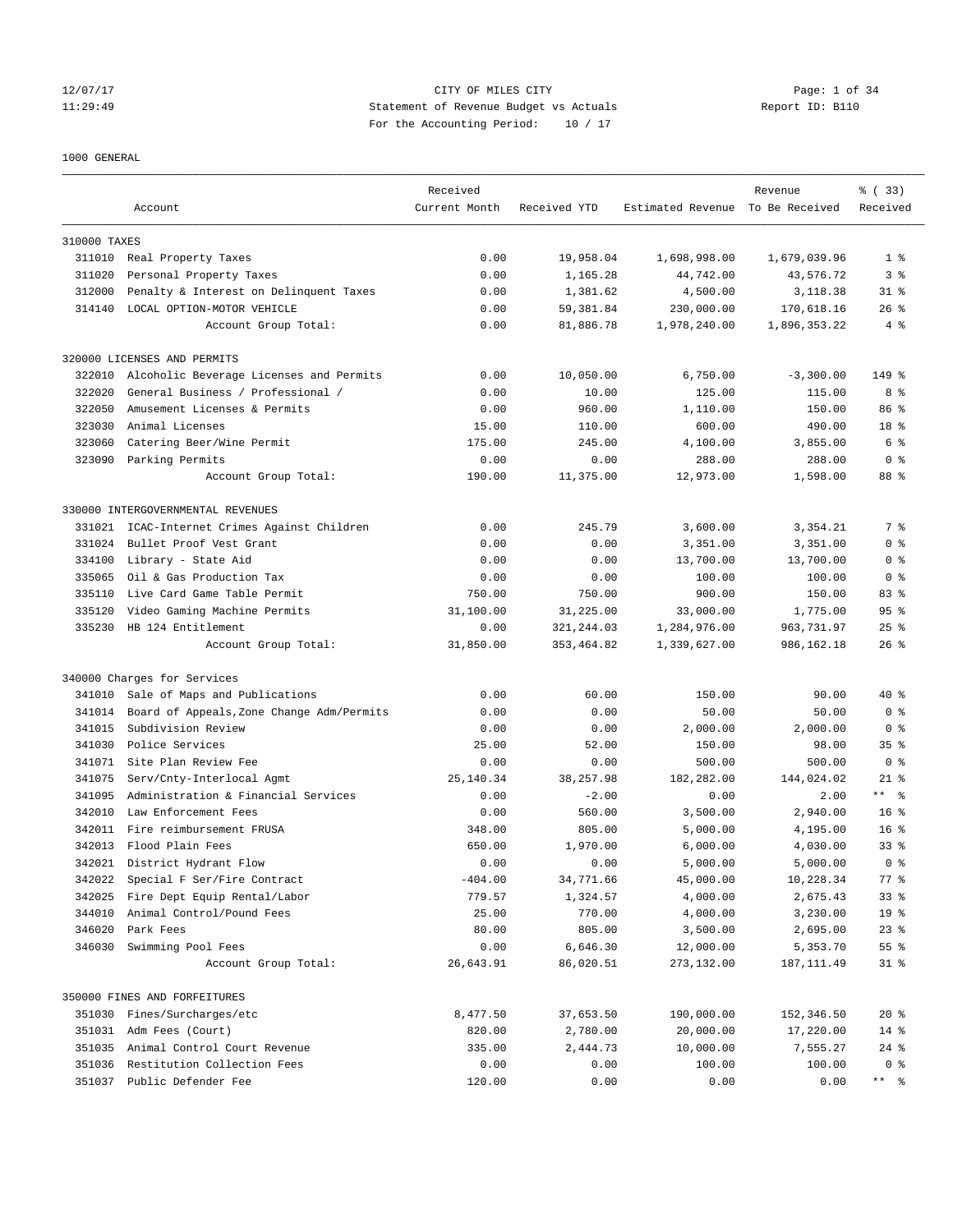### 12/07/17 CITY OF MILES CITY Page: 2 of 34 11:29:49 Statement of Revenue Budget vs Actuals Report ID: B110 For the Accounting Period: 10 / 17

### 1000 GENERAL

|        | Account                           | Received<br>Current Month | Received YTD | Estimated Revenue | Revenue<br>To Be Received | % (33)<br>Received |
|--------|-----------------------------------|---------------------------|--------------|-------------------|---------------------------|--------------------|
|        | Account Group Total:              | 9,752.50                  | 42,878.23    | 220,100.00        | 177, 221.77               | $19*$              |
|        | 360000 MISCELLANEOUS REVENUE      |                           |              |                   |                           |                    |
| 361005 | MidRivers Franchise Fees          | 22,772.11                 | 22,976.85    | 96,000.00         | 73,023.15                 | $24$ %             |
| 361010 | Land Rental                       | $-217.79$                 | 38,947.58    | 48,800.00         | 9,852.42                  | $80*$              |
| 361020 | Building Rentals                  | 1,349.99                  | 5,399.96     | 16,100.00         | 10,700.04                 | $34$ $%$           |
| 362020 | MISC REVENUE                      | 1,194.40                  | 5,459.67     | 33,692.00         | 28, 232.33                | $16*$              |
| 362022 | Health Ins-MMIA Emp Benefits Prog | $-25.00$                  | $-50.00$     | 0.00              | 50.00                     | ** %               |
| 365000 | Contributions and Donations       | 0.00                      | 30.00        | 1,000.00          | 970.00                    | 3%                 |
| 365012 | Swimming Lessions                 | 0.00                      | 0.00         | 500.00            | 500.00                    | 0 <sup>8</sup>     |
| 365013 | Shop With A Cop                   | 0.00                      | 0.00         | 5,000.00          | 5,000.00                  | 0 <sup>8</sup>     |
| 365014 | Denton Field Project/2015         | 0.00                      | 33.21        | 0.00              | $-33.21$                  | $***$ $%$          |
| 365015 | Florence Stacy Foundation         | 0.00                      | 450.00       | 6,000.00          | 5,550.00                  | 8%                 |
| 365040 | DONATIONS-FIRE/AMB                | 0.00                      | 0.00         | 1,500.00          | 1,500.00                  | 0 <sup>8</sup>     |
| 366040 | Misc.-BHS                         | 0.00                      | 0.00         | 800.00            | 800.00                    | 0 <sup>8</sup>     |
| 366050 | Sale of Junk/Salvage-PD cars      | 0.00                      | 20.00        | 3,000.00          | 2,980.00                  | 1 <sup>8</sup>     |
|        | Account Group Total:              | 25,073.71                 | 73, 267. 27  | 212,392.00        | 139, 124. 73              | $34$ $%$           |
|        | 370000 INVESTMENT EARNINGS        |                           |              |                   |                           |                    |
| 371010 | Investment Earnings               | 654.17                    | 2,261.08     | 3,500.00          | 1,238.92                  | 65 %               |
|        | Account Group Total:              | 654.17                    | 2,261.08     | 3,500.00          | 1,238.92                  | 65 %               |
|        | 380000 OTHER FINANCING SOURCES    |                           |              |                   |                           |                    |
| 381070 | Proceeds/Loans/Intercap 016-2015  | 0.00                      | 0.00         | 430,000.00        | 430,000.00                | 0 <sup>8</sup>     |
| 383000 | Interfund Operating Transfer      | 19,476.84                 | 109,080.36   | 573,259.00        | 464, 178.64               | 19 <sup>°</sup>    |
|        | Account Group Total:              | 19,476.84                 | 109,080.36   | 1,003,259.00      | 894, 178.64               | $11*$              |
|        | Total:<br>Fund                    | 113,641.13                | 760,234.05   | 5,043,223.00      | 4,282,988.95              | 15 <sup>8</sup>    |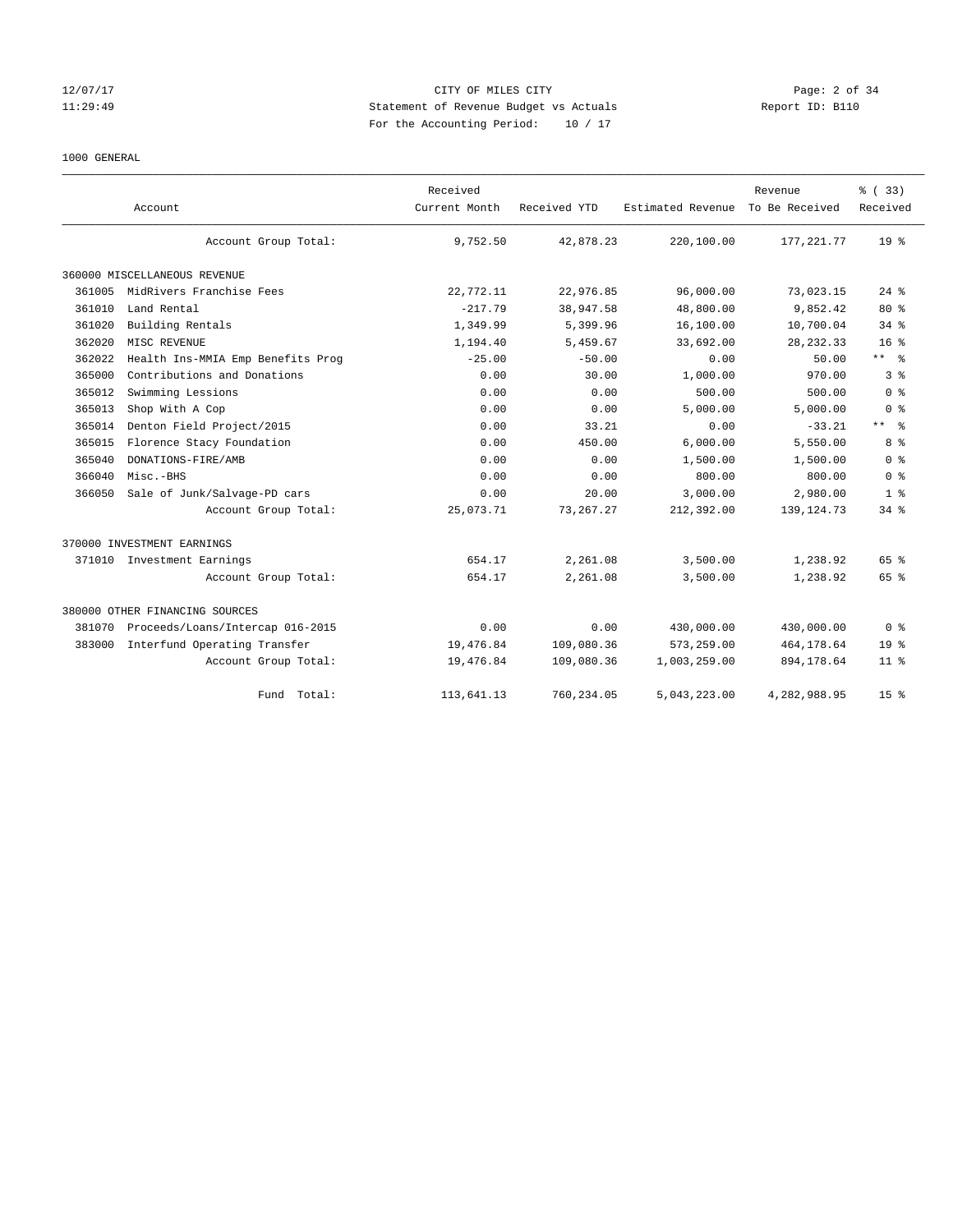### 12/07/17 CITY OF MILES CITY Page: 3 of 34 11:29:49 Statement of Revenue Budget vs Actuals Report ID: B110 For the Accounting Period: 10 / 17

# 2220 LIBRARY

|        |                                   | Received      |              |                   | Revenue        | % (33)              |
|--------|-----------------------------------|---------------|--------------|-------------------|----------------|---------------------|
|        | Account                           | Current Month | Received YTD | Estimated Revenue | To Be Received | Received            |
|        | 340000 Charges for Services       |               |              |                   |                |                     |
| 341075 | Serv/Cnty-Interlocal Agmt         | 0.00          | 0.00         | 40,206.00         | 40,206.00      | 0 <sup>8</sup>      |
| 346070 | Library Fees                      | 163.15        | 1,118.00     | 4,000.00          | 2,882.00       | $28$ %              |
| 346074 | Book Sales                        | 43.40         | 103.05       | 400.00            | 296.95         | $26$ $%$            |
|        | Account Group Total:              | 206.55        | 1,221.05     | 44,606.00         | 43, 384.95     | 3 <sup>8</sup>      |
|        | 360000 MISCELLANEOUS REVENUE      |               |              |                   |                |                     |
| 365035 | Donation-Library Board of Trustee | 0.00          | 945.24       | 0.00              | $-945.24$      | $***$ $\frac{6}{6}$ |
|        | Account Group Total:              | 0.00          | 945.24       | 0.00              | $-945.24$      | $***$ $\frac{6}{5}$ |
|        | 380000 OTHER FINANCING SOURCES    |               |              |                   |                |                     |
| 383000 | Interfund Operating Transfer      | 24,826.60     | 99,306.40    | 297,919.00        | 198,612.60     | 33%                 |
|        | Account Group Total:              | 24,826.60     | 99,306.40    | 297,919.00        | 198,612.60     | 33%                 |
|        | Fund Total:                       | 25,033.15     | 101,472.69   | 342,525.00        | 241,052.31     | $30*$               |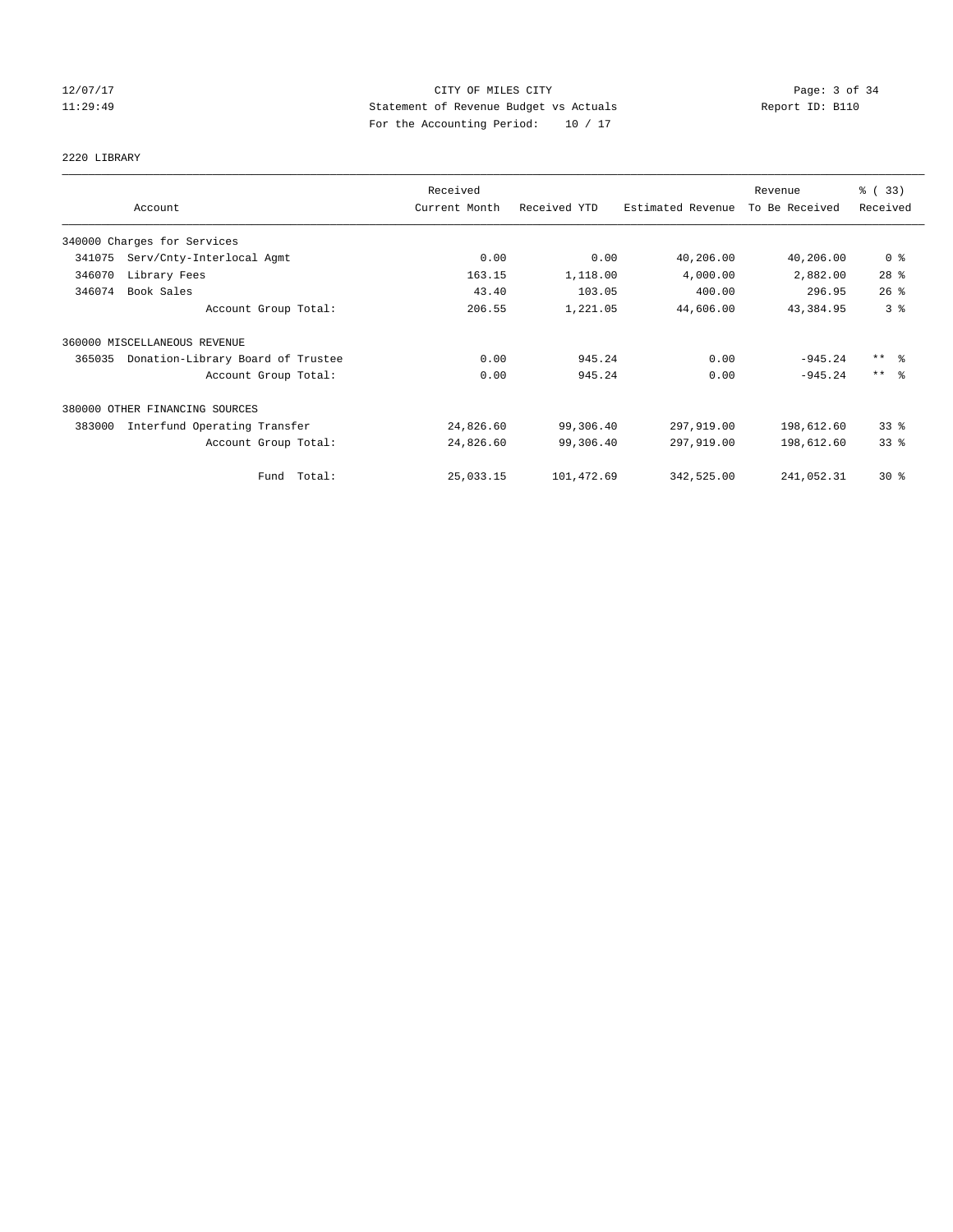### 12/07/17 CITY OF MILES CITY Page: 4 of 34 11:29:49 Statement of Revenue Budget vs Actuals Report ID: B110 For the Accounting Period: 10 / 17

2260 EMERGENCY DISASTER

|              | Account                                | Received<br>Current Month | Received YTD | Estimated Revenue To Be Received | Revenue  | % (33)<br>Received   |
|--------------|----------------------------------------|---------------------------|--------------|----------------------------------|----------|----------------------|
| 310000 TAXES |                                        |                           |              |                                  |          |                      |
| 312000       | Penalty & Interest on Delinquent Taxes | 0.00                      | 13.16        | 0.00                             | $-13.16$ | $***$ $\frac{6}{6}$  |
|              | Account Group Total:                   | 0.00                      | 13.16        | 0.00                             | $-13.16$ | $***$ $\frac{6}{10}$ |
|              | Fund Total:                            | 0.00                      | 13.16        | 0.00                             | $-13.16$ | $***$ $\frac{6}{10}$ |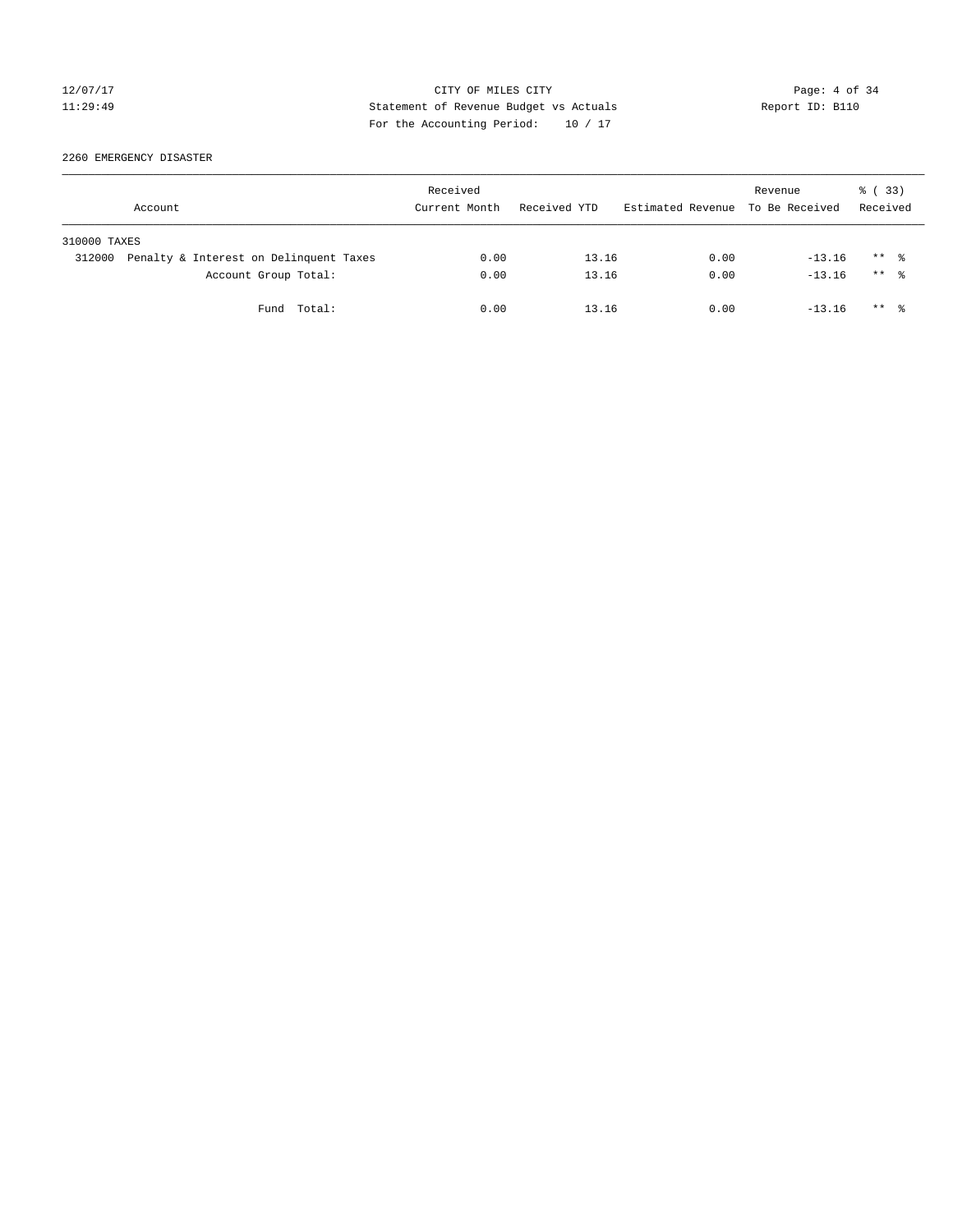# 12/07/17 Page: 5 of 34 11:29:49 Statement of Revenue Budget vs Actuals Report ID: B110 For the Accounting Period: 10 / 17

# 2270 Health

| Account                                | Received<br>Current Month | Received YTD | Estimated Revenue | Revenue<br>To Be Received | 8 (33)<br>Received |
|----------------------------------------|---------------------------|--------------|-------------------|---------------------------|--------------------|
| 380000 OTHER FINANCING SOURCES         |                           |              |                   |                           |                    |
| Interfund Operating Transfer<br>383000 | 0.00                      | 0.00         | 7,500.00          | 7,500.00                  | 0 %                |
| Account Group Total:                   | 0.00                      | 0.00         | 7,500.00          | 7,500.00                  | 0 <sup>8</sup>     |
| Fund Total:                            | 0.00                      | 0.00         | 7,500.00          | 7,500.00                  | 0 %                |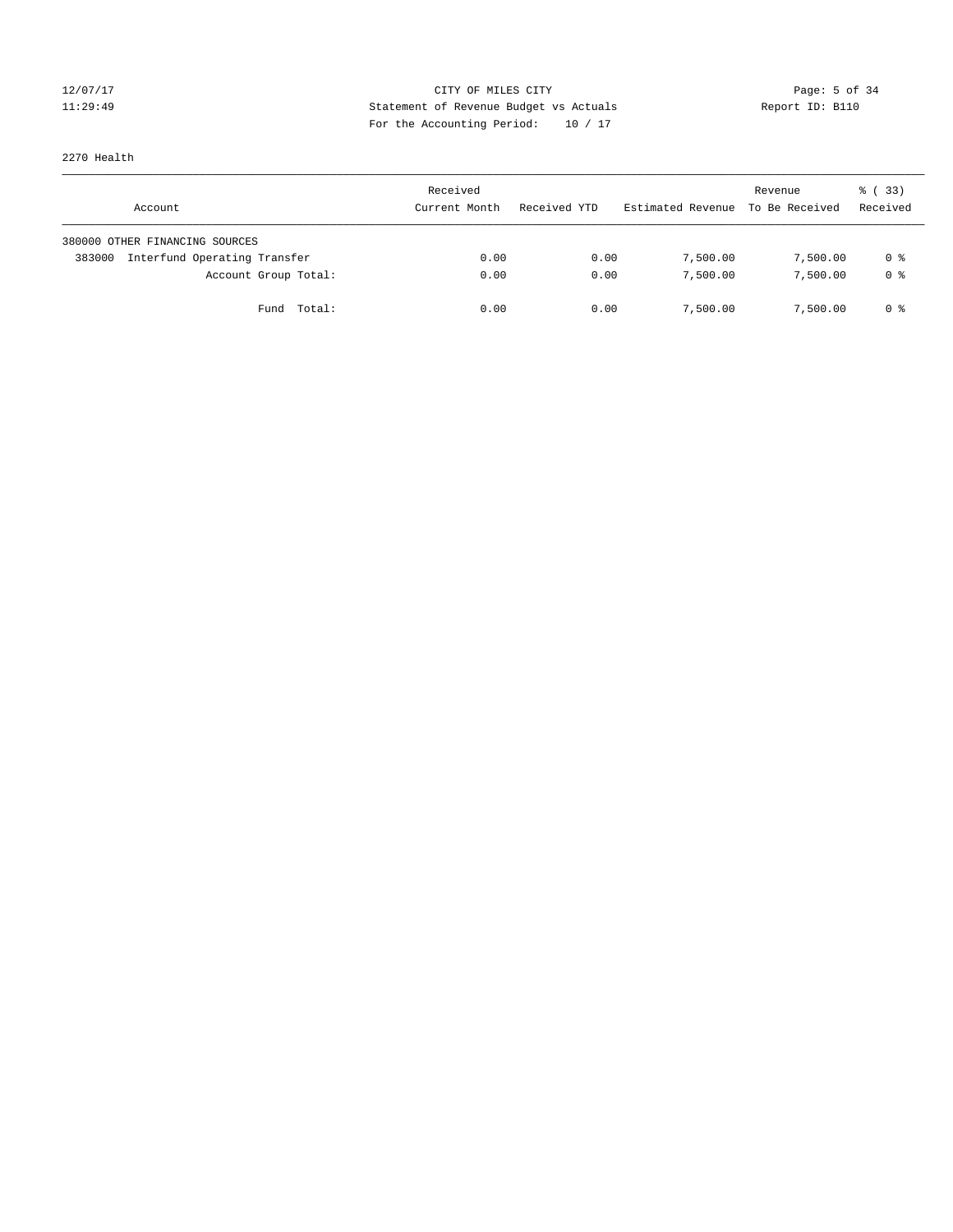### 12/07/17 CITY OF MILES CITY Page: 6 of 34 11:29:49 Statement of Revenue Budget vs Actuals Report ID: B110 For the Accounting Period: 10 / 17

2310 TIFD-Downtown

| Account                           |        | Received<br>Current Month | Received YTD | Estimated Revenue | Revenue<br>To Be Received | % (33)<br>Received |
|-----------------------------------|--------|---------------------------|--------------|-------------------|---------------------------|--------------------|
|                                   |        |                           |              |                   |                           |                    |
| 310000 TAXES                      |        |                           |              |                   |                           |                    |
| 311010<br>Real Property Taxes     |        | 0.00                      | 0.00         | 36,000.00         | 36,000.00                 | 0 %                |
| Account Group Total:              |        | 0.00                      | 0.00         | 36,000.00         | 36,000.00                 | 0 <sup>8</sup>     |
| 330000 INTERGOVERNMENTAL REVENUES |        |                           |              |                   |                           |                    |
| 331172<br>Montana Main St Grant   |        | 0.00                      | 10,000.00    | 10,000.00         | 0.00                      | $100*$             |
| Account Group Total:              |        | 0.00                      | 10,000.00    | 10,000.00         | 0.00                      | $100*$             |
| Fund                              | Total: | 0.00                      | 10,000.00    | 46,000.00         | 36,000.00                 | $22$ %             |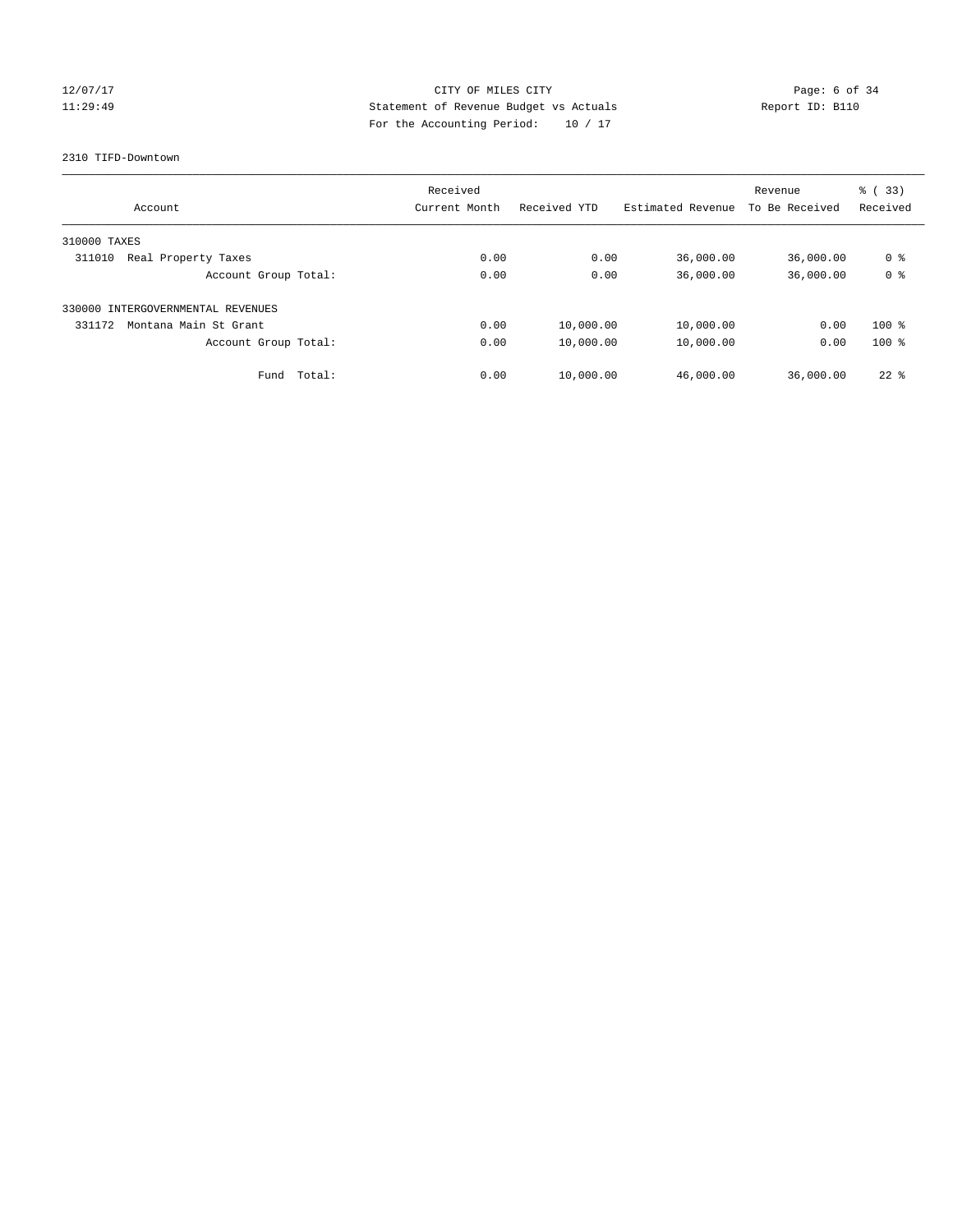### 12/07/17 CITY OF MILES CITY Page: 7 of 34 11:29:49 Statement of Revenue Budget vs Actuals Report ID: B110 For the Accounting Period: 10 / 17

2350 Local Government/Study Commission

|              | Account                 |             | Received<br>Current Month | Received YTD | Estimated Revenue | Revenue<br>To Be Received | % (33)<br>Received |
|--------------|-------------------------|-------------|---------------------------|--------------|-------------------|---------------------------|--------------------|
| 310000 TAXES |                         |             |                           |              |                   |                           |                    |
| 311010       | Real Property Taxes     |             | 0.00                      | 11.69        | 3,848.00          | 3,836.31                  | 0 %                |
| 311020       | Personal Property Taxes |             | 0.00                      | 0.04         | 0.00              | $-0.04$                   | $***$ %            |
|              | Account Group Total:    |             | 0.00                      | 11.73        | 3,848.00          | 3,836.27                  | 0 %                |
|              |                         | Fund Total: | 0.00                      | 11.73        | 3,848.00          | 3,836.27                  | 0 %                |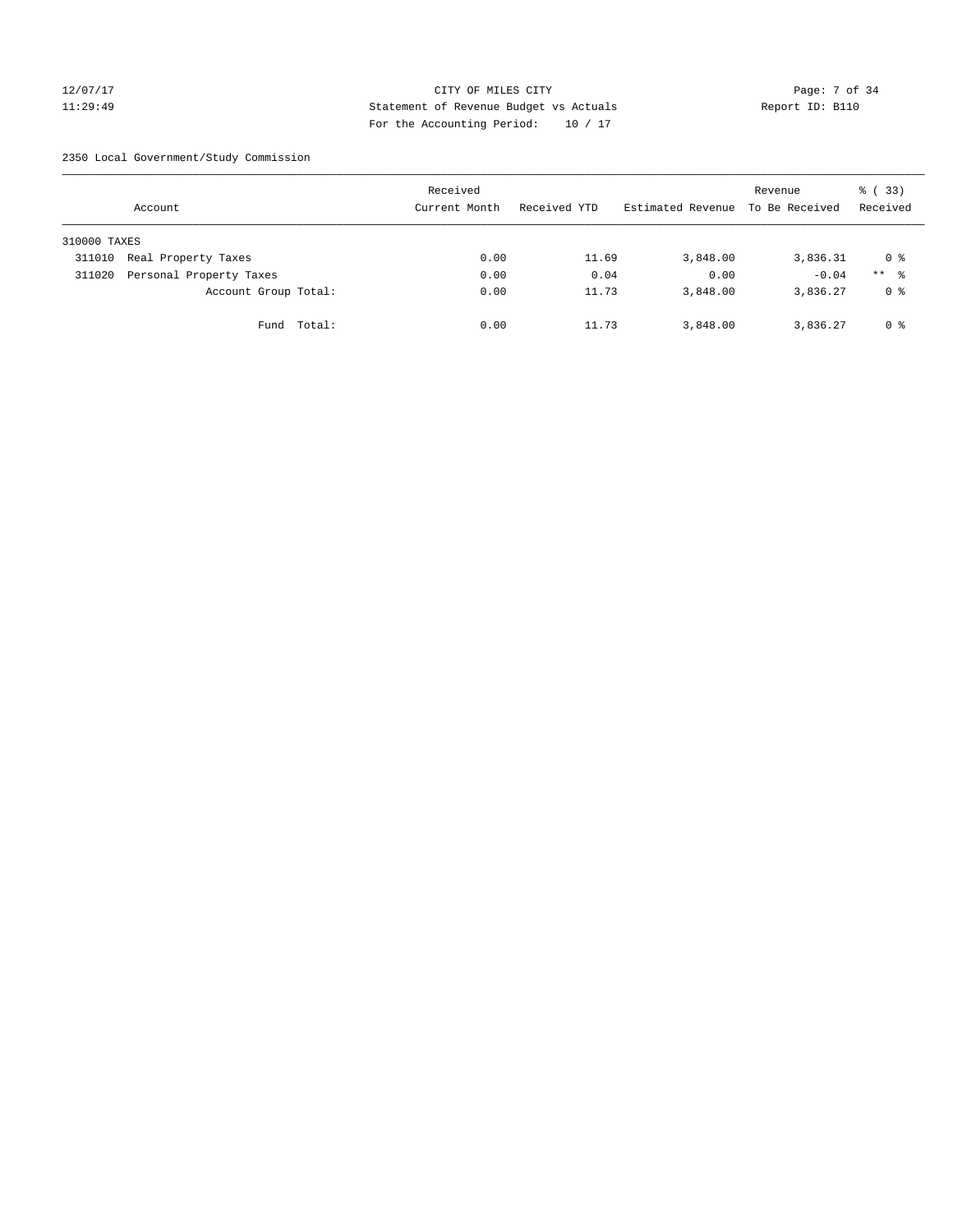# 12/07/17 Page: 8 of 34 11:29:49 Statement of Revenue Budget vs Actuals Report ID: B110 For the Accounting Period: 10 / 17

2372 Permissive Medical Levy

|              | Account                                | Received<br>Current Month | Received YTD | Estimated Revenue | Revenue<br>To Be Received | $\frac{1}{6}$ (33)<br>Received |
|--------------|----------------------------------------|---------------------------|--------------|-------------------|---------------------------|--------------------------------|
| 310000 TAXES |                                        |                           |              |                   |                           |                                |
| 311010       | Real Property Taxes                    | 0.00                      | 2,259.46     | 197,014.00        | 194,754.54                | 1 <sup>°</sup>                 |
| 311020       | Personal Property Taxes                | 0.00                      | 132.38       | 5,769.00          | 5,636.62                  | 2 <sup>8</sup>                 |
| 312000       | Penalty & Interest on Delinquent Taxes | 0.00                      | 46.05        | 0.00              | $-46.05$                  | ** 8                           |
|              | Account Group Total:                   | 0.00                      | 2,437.89     | 202,783.00        | 200, 345. 11              | 1 <sup>8</sup>                 |
|              | Fund Total:                            | 0.00                      | 2,437.89     | 202,783.00        | 200,345.11                | 1 <sup>8</sup>                 |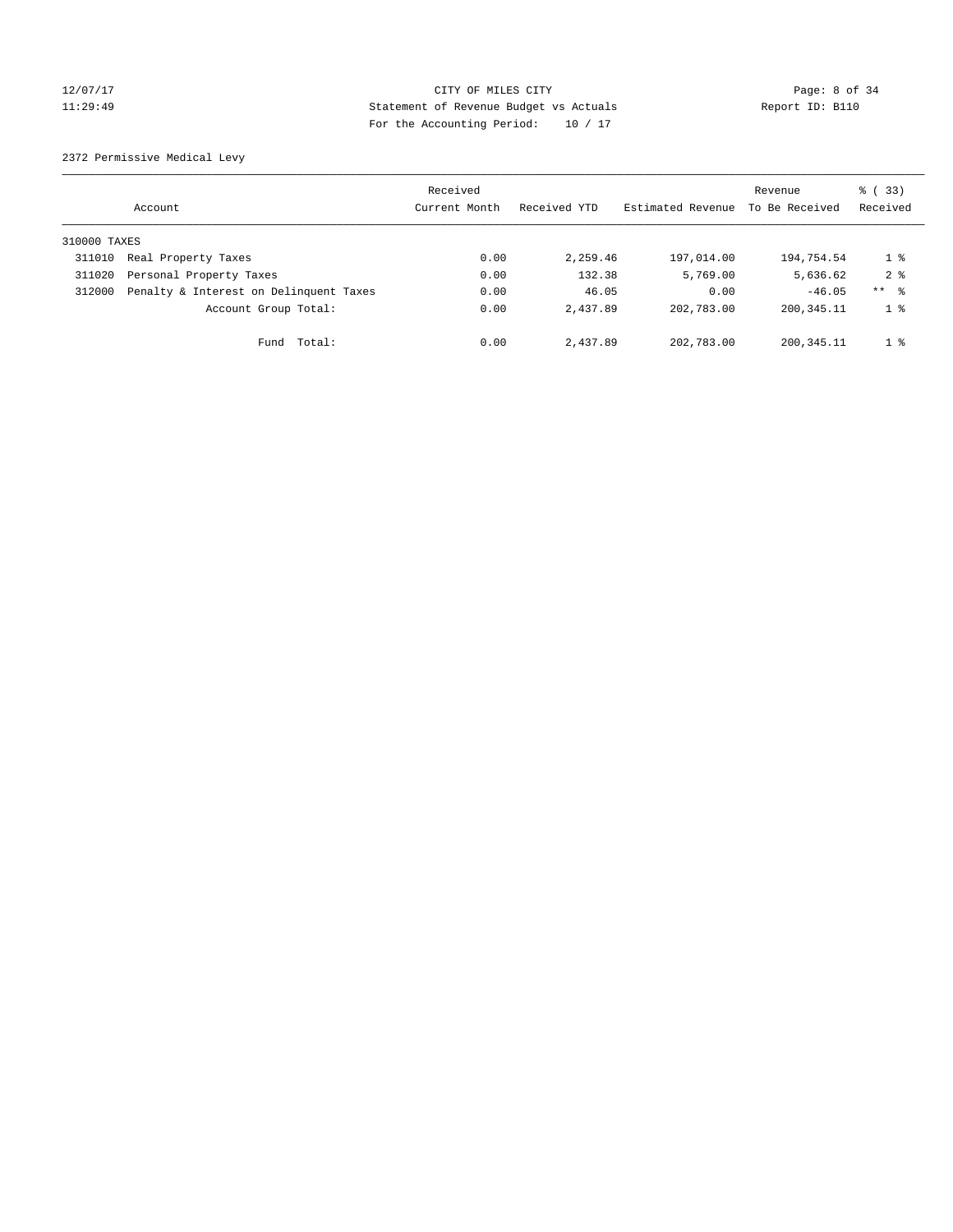### 12/07/17 CITY OF MILES CITY Page: 9 of 34 11:29:49 Statement of Revenue Budget vs Actuals Report ID: B110 For the Accounting Period: 10 / 17

### 2394 BUILDING CODE ENFORCEMENT

| Account                              | Received<br>Current Month | Received YTD | Estimated Revenue | Revenue<br>To Be Received | 8 (33)<br>Received |
|--------------------------------------|---------------------------|--------------|-------------------|---------------------------|--------------------|
| 320000 LICENSES AND PERMITS          |                           |              |                   |                           |                    |
| Building & Related Permits<br>323010 | 4,855.00                  | 36,205.07    | 145,600.00        | 109,394.93                | $25$ $\frac{6}{5}$ |
| Account Group Total:                 | 4,855.00                  | 36,205.07    | 145,600.00        | 109,394.93                | $25$ $\frac{6}{5}$ |
| Fund Total:                          | 4,855.00                  | 36,205.07    | 145,600.00        | 109,394.93                | $25$ %             |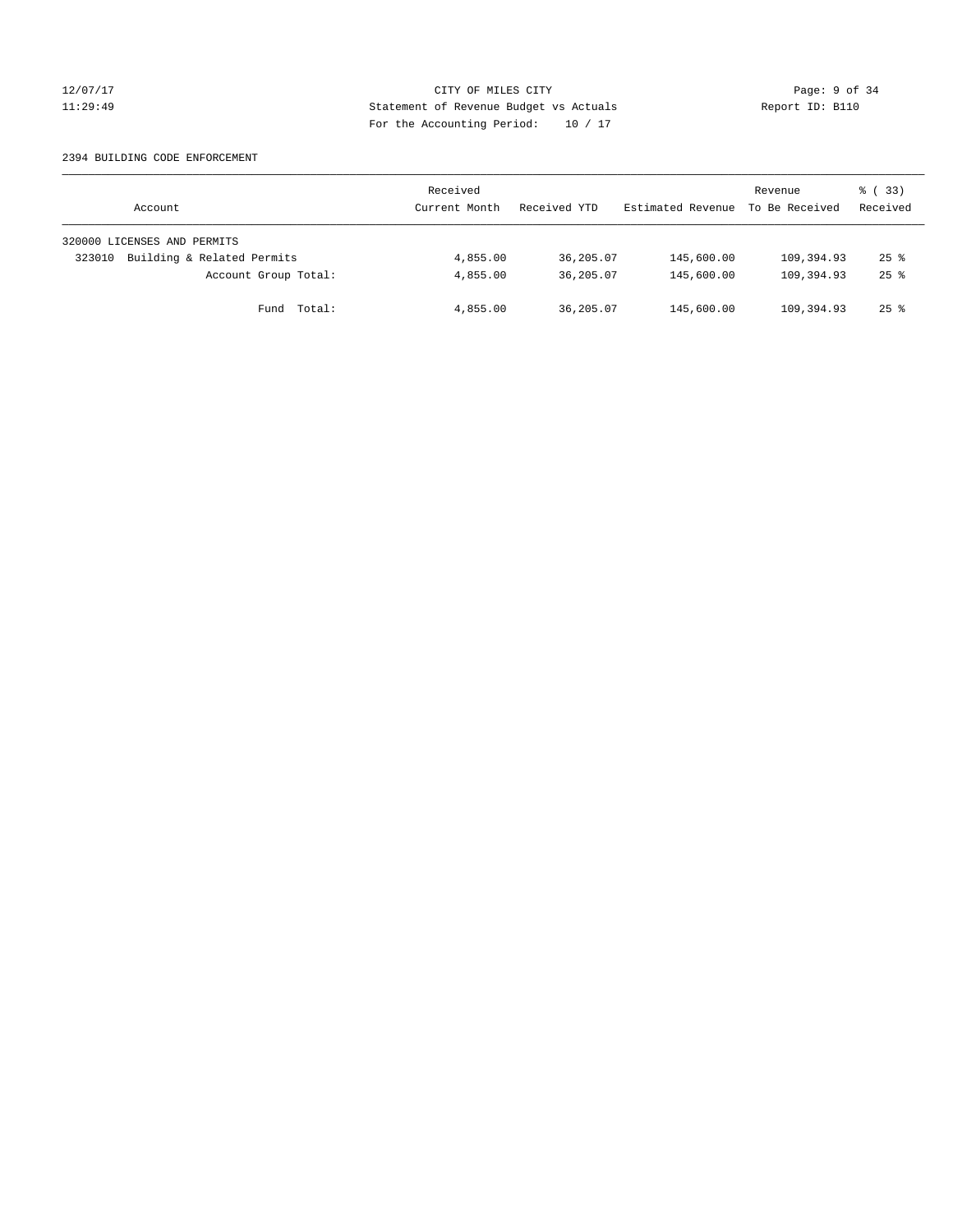### 12/07/17 Page: 10 of 34 11:29:49 Statement of Revenue Budget vs Actuals Report ID: B110 For the Accounting Period: 10 / 17

2400 LTG M D#165-(Gen City)

|        |                                          | Received      |              |                   | Revenue        | % (33)         |
|--------|------------------------------------------|---------------|--------------|-------------------|----------------|----------------|
|        | Account                                  | Current Month | Received YTD | Estimated Revenue | To Be Received | Received       |
|        | 360000 MISCELLANEOUS REVENUE             |               |              |                   |                |                |
| 363010 | Maintenance Assessments                  | 0.00          | 4,033.88     | 204,872.00        | 200,838.12     | 2 <sub>8</sub> |
| 363040 | Penalty & Interest on Deling Assessments | 0.00          | 309.13       | 500.00            | 190.87         | $62$ $%$       |
|        | Account Group Total:                     | 0.00          | 4,343.01     | 205, 372.00       | 201,028.99     | 2 <sup>8</sup> |
|        | 370000 INVESTMENT EARNINGS               |               |              |                   |                |                |
| 371010 | Investment Earnings                      | 0.00          | 41.59        | 100.00            | 58.41          | $42*$          |
|        | Account Group Total:                     | 0.00          | 41.59        | 100.00            | 58.41          | $42*$          |
|        | Total:<br>Fund                           | 0.00          | 4,384.60     | 205, 472.00       | 201,087.40     | 2 <sub>8</sub> |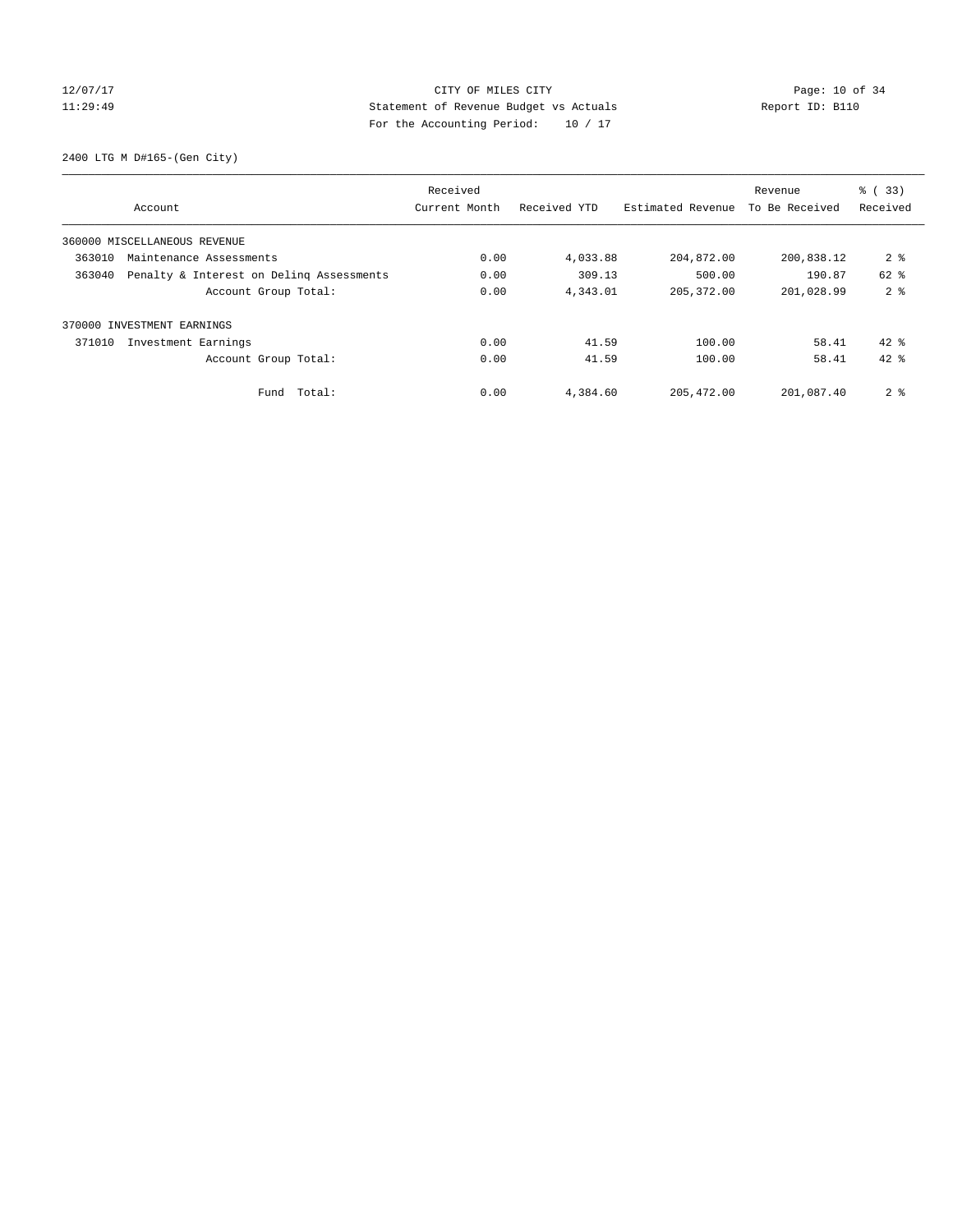# 12/07/17 Page: 11 of 34 11:29:49 Statement of Revenue Budget vs Actuals Report ID: B110 For the Accounting Period: 10 / 17

2420 LTG M D#167-(MilesAddn Etc)

|        |                                          | Received      |              |                   | Revenue        | $\frac{6}{6}$ (33) |
|--------|------------------------------------------|---------------|--------------|-------------------|----------------|--------------------|
|        | Account                                  | Current Month | Received YTD | Estimated Revenue | To Be Received | Received           |
|        | 360000 MISCELLANEOUS REVENUE             |               |              |                   |                |                    |
| 363010 | Maintenance Assessments                  | 0.00          | 1,636.57     | 27,357.00         | 25,720.43      | 6 %                |
| 363040 | Penalty & Interest on Deling Assessments | 0.00          | 81.37        | 100.00            | 18.63          | 81 %               |
|        | Account Group Total:                     | 0.00          | 1,717.94     | 27,457.00         | 25,739.06      | 6 %                |
|        | 370000 INVESTMENT EARNINGS               |               |              |                   |                |                    |
| 371010 | Investment Earnings                      | 5.98          | 25.50        | 55.00             | 29.50          | $46*$              |
|        | Account Group Total:                     | 5.98          | 25.50        | 55.00             | 29.50          | 46.8               |
|        | Fund Total:                              | 5.98          | 1,743.44     | 27,512.00         | 25,768.56      | 6 %                |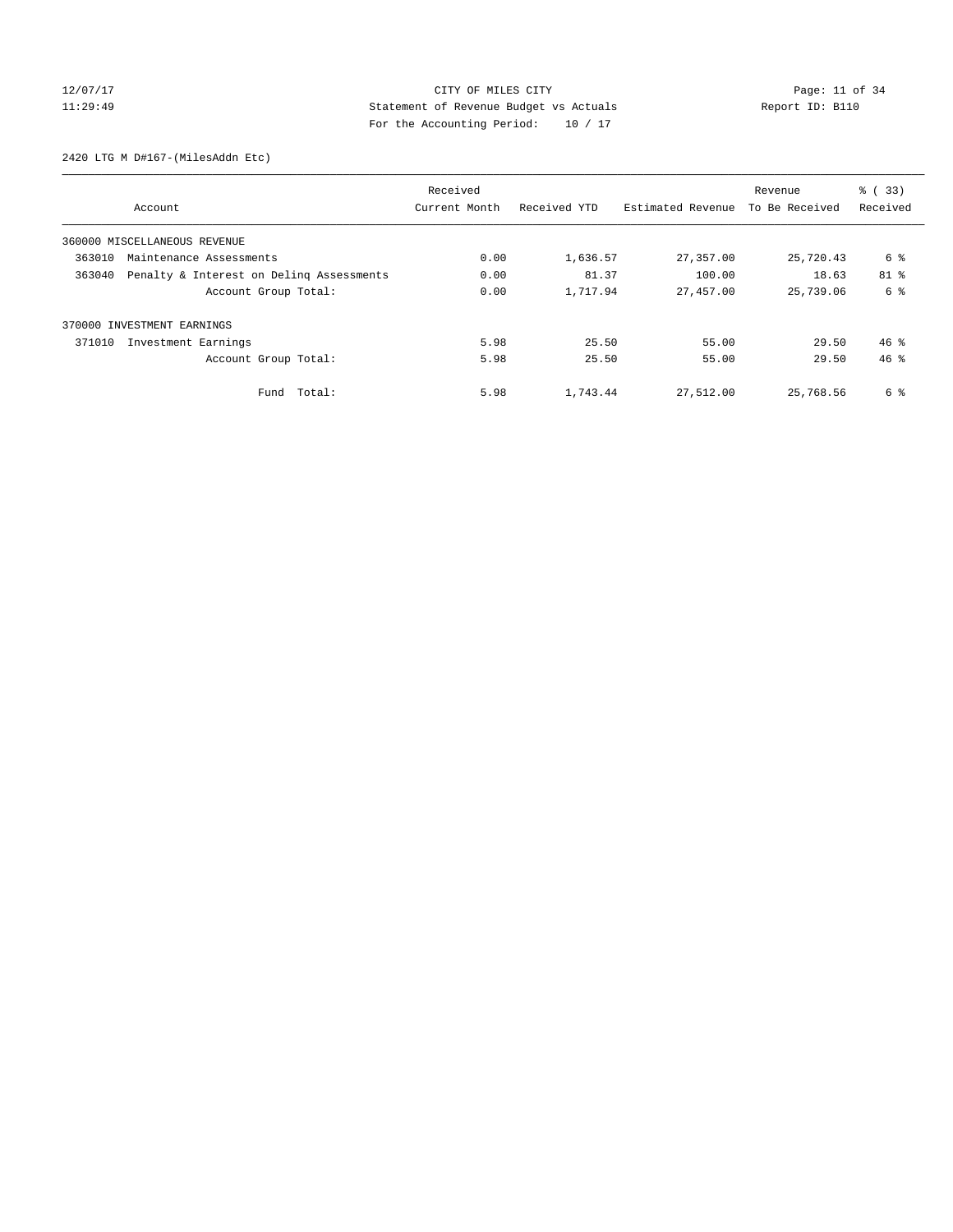# 12/07/17 Page: 12 of 34 11:29:49 Statement of Revenue Budget vs Actuals Report ID: B110 For the Accounting Period: 10 / 17

2430 LTG M D#171-(Balsam Est)

|        |                                          | Received      |              |                   | Revenue        | $\frac{1}{6}$ (33) |
|--------|------------------------------------------|---------------|--------------|-------------------|----------------|--------------------|
|        | Account                                  | Current Month | Received YTD | Estimated Revenue | To Be Received | Received           |
|        | 360000 MISCELLANEOUS REVENUE             |               |              |                   |                |                    |
| 363010 | Maintenance Assessments                  | 0.00          | 0.00         | 5,072.00          | 5,072.00       | 0 <sup>8</sup>     |
| 363040 | Penalty & Interest on Deling Assessments | 0.00          | 0.00         | 5.00              | 5.00           | 0 <sup>8</sup>     |
|        | Account Group Total:                     | 0.00          | 0.00         | 5,077.00          | 5,077.00       | 0 <sup>8</sup>     |
|        | 370000 INVESTMENT EARNINGS               |               |              |                   |                |                    |
| 371010 | Investment Earnings                      | 0.66          | 3.38         | 10.00             | 6.62           | $34*$              |
|        | Account Group Total:                     | 0.66          | 3.38         | 10.00             | 6.62           | $34$ $%$           |
|        | Total:<br>Fund                           | 0.66          | 3.38         | 5,087.00          | 5,083.62       | 0 <sup>8</sup>     |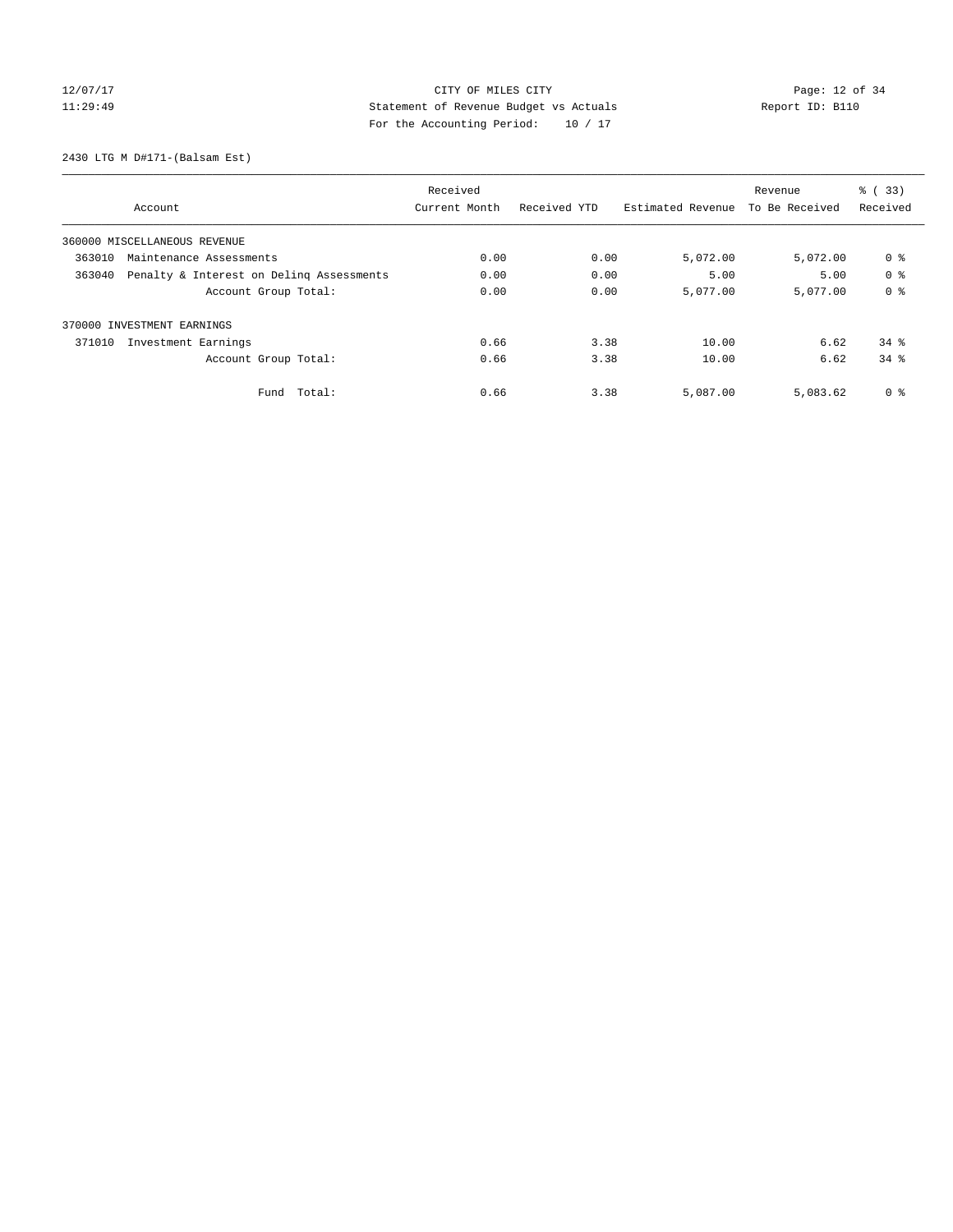# 12/07/17 Page: 13 of 34 11:29:49 Statement of Revenue Budget vs Actuals Report ID: B110 For the Accounting Period: 10 / 17

2440 LTG M D#172-(Main Str)

|        |                                          | Received      |              |                   | Revenue        | $\frac{6}{6}$ (33) |
|--------|------------------------------------------|---------------|--------------|-------------------|----------------|--------------------|
|        | Account                                  | Current Month | Received YTD | Estimated Revenue | To Be Received | Received           |
|        | 360000 MISCELLANEOUS REVENUE             |               |              |                   |                |                    |
| 363010 | Maintenance Assessments                  | 0.00          | 1,331.01     | 19,255.00         | 17,923.99      | 7 %                |
| 363040 | Penalty & Interest on Deling Assessments | 0.00          | 68.43        | 100.00            | 31.57          | 68 %               |
|        | Account Group Total:                     | 0.00          | 1,399.44     | 19,355.00         | 17,955.56      | 7 %                |
|        | 370000 INVESTMENT EARNINGS               |               |              |                   |                |                    |
| 371010 | Investment Earnings                      | 2.05          | 10.11        | 50.00             | 39.89          | $20*$              |
|        | Account Group Total:                     | 2.05          | 10.11        | 50.00             | 39.89          | $20*$              |
|        | Fund Total:                              | 2.05          | 1,409.55     | 19,405.00         | 17,995.45      | 7 %                |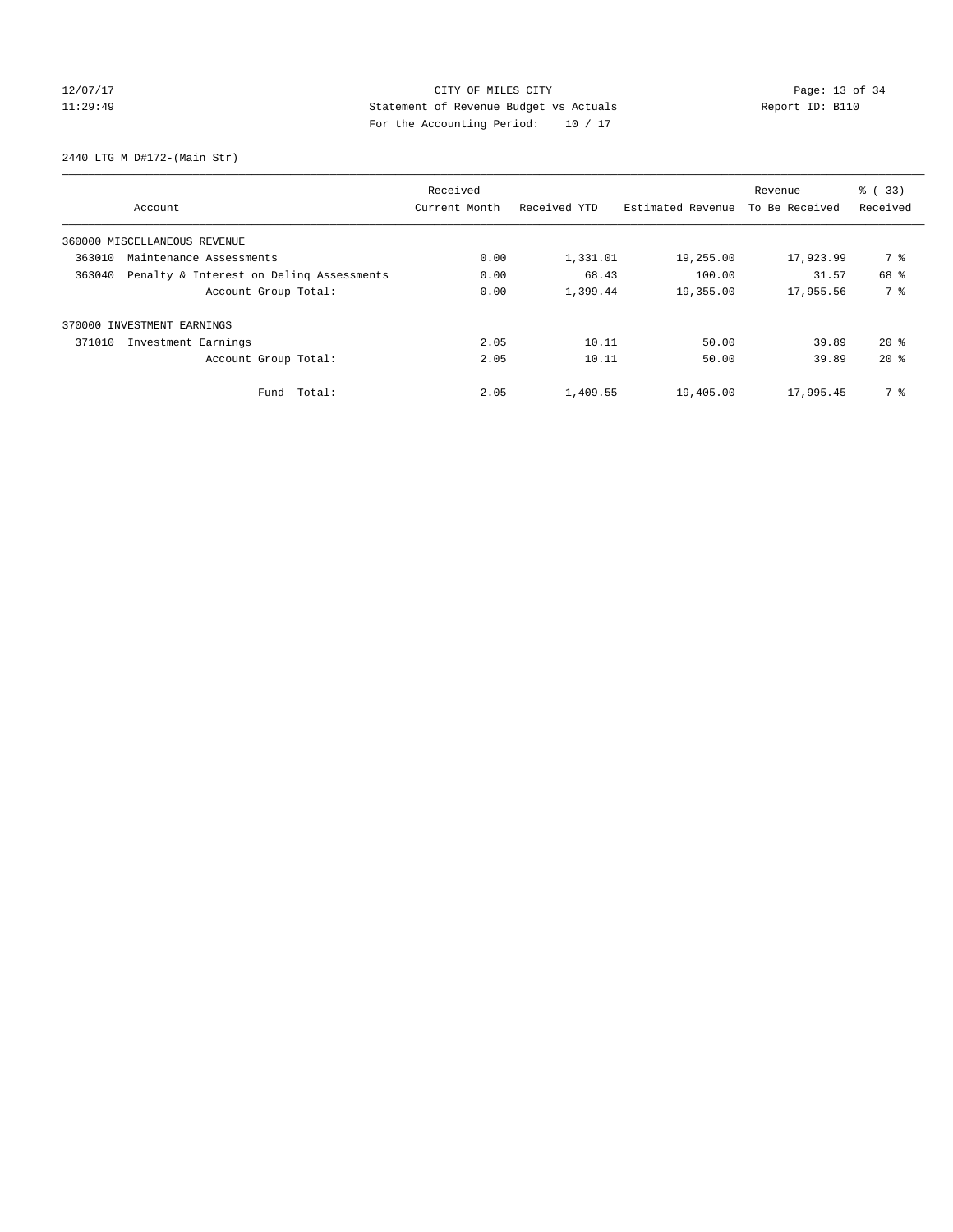# 12/07/17 Page: 14 of 34 11:29:49 Statement of Revenue Budget vs Actuals Report ID: B110 For the Accounting Period: 10 / 17

2450 LTG M D#195-(SG-Trico)

|        |                                          | Received      |              |                   | Revenue        | % (33)          |
|--------|------------------------------------------|---------------|--------------|-------------------|----------------|-----------------|
|        | Account                                  | Current Month | Received YTD | Estimated Revenue | To Be Received | Received        |
|        | 360000 MISCELLANEOUS REVENUE             |               |              |                   |                |                 |
| 363010 | Maintenance Assessments                  | 0.00          | 26.05        | 5,745.00          | 5,718.95       | 0 %             |
| 363040 | Penalty & Interest on Deling Assessments | 0.00          | 1.27         | 10.00             | 8.73           | 13 <sup>8</sup> |
|        | Account Group Total:                     | 0.00          | 27.32        | 5,755.00          | 5,727.68       | 0 <sup>8</sup>  |
|        | 370000 INVESTMENT EARNINGS               |               |              |                   |                |                 |
| 371010 | Investment Earnings                      | 0.83          | 4.64         | 10.00             | 5.36           | $46*$           |
|        | Account Group Total:                     | 0.83          | 4.64         | 10.00             | 5.36           | 46.8            |
|        | Total:<br>Fund                           | 0.83          | 31.96        | 5,765.00          | 5,733.04       | 1 <sup>°</sup>  |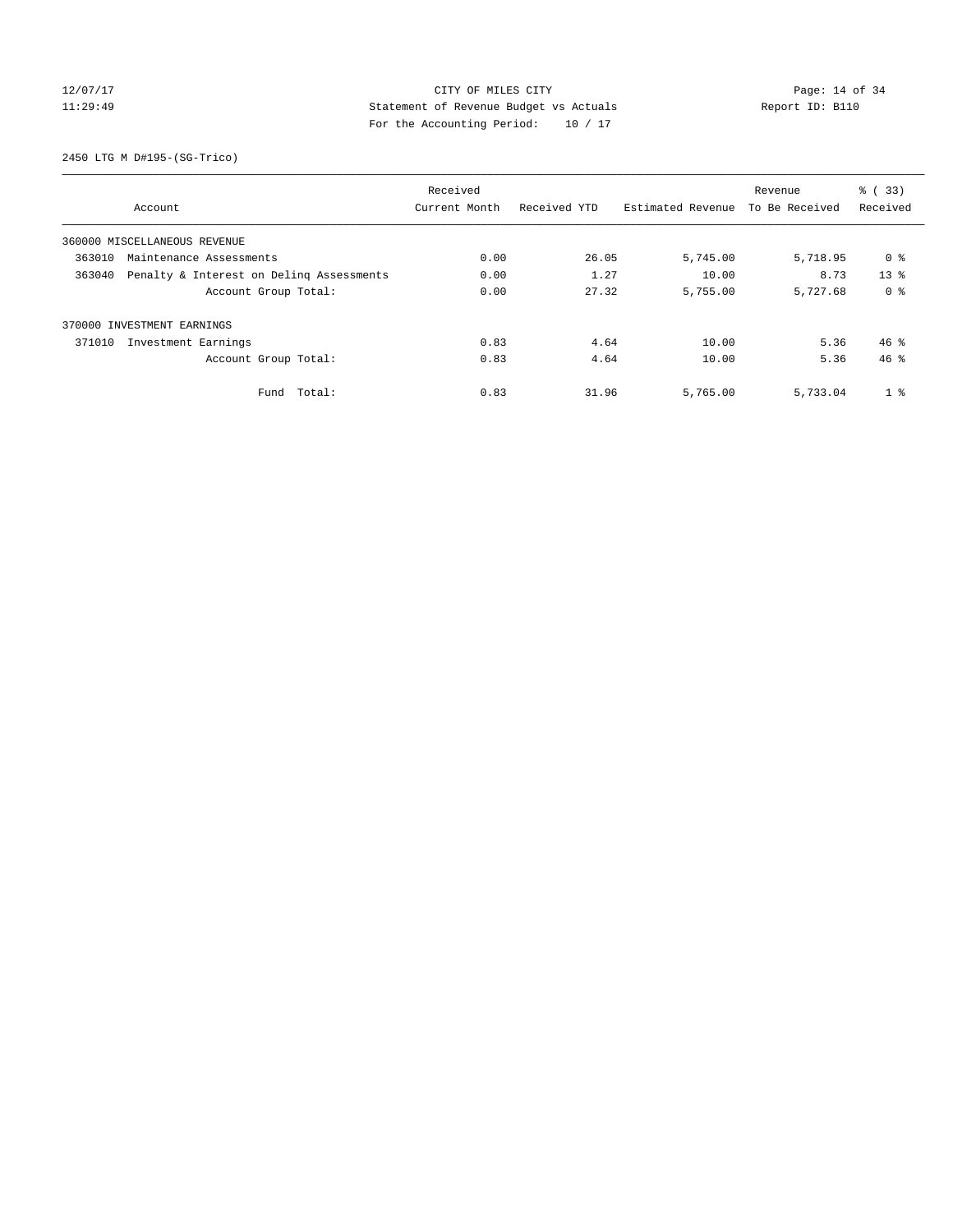### 12/07/17 Page: 15 of 34 11:29:49 Statement of Revenue Budget vs Actuals Report ID: B110 For the Accounting Period: 10 / 17

2470 LTG M D#202-(SG-MDU&NV)

|        |                                          | Received      |              |                   | Revenue        | $\frac{1}{6}$ (33) |
|--------|------------------------------------------|---------------|--------------|-------------------|----------------|--------------------|
|        | Account                                  | Current Month | Received YTD | Estimated Revenue | To Be Received | Received           |
|        | 360000 MISCELLANEOUS REVENUE             |               |              |                   |                |                    |
| 363010 | Maintenance Assessments                  | 0.00          | 246.49       | 6,984.00          | 6,737.51       | $4 \text{ }$       |
| 363040 | Penalty & Interest on Deling Assessments | 0.00          | 12.68        | 20.00             | 7.32           | 63 %               |
|        | Account Group Total:                     | 0.00          | 259.17       | 7,004.00          | 6,744.83       | $4 \text{ }$       |
|        | 370000 INVESTMENT EARNINGS               |               |              |                   |                |                    |
| 371010 | Investment Earnings                      | 0.09          | 3.18         | 10.00             | 6.82           | $32*$              |
|        | Account Group Total:                     | 0.09          | 3.18         | 10.00             | 6.82           | 328                |
|        | Total:<br>Fund                           | 0.09          | 262.35       | 7,014.00          | 6,751.65       | 4 %                |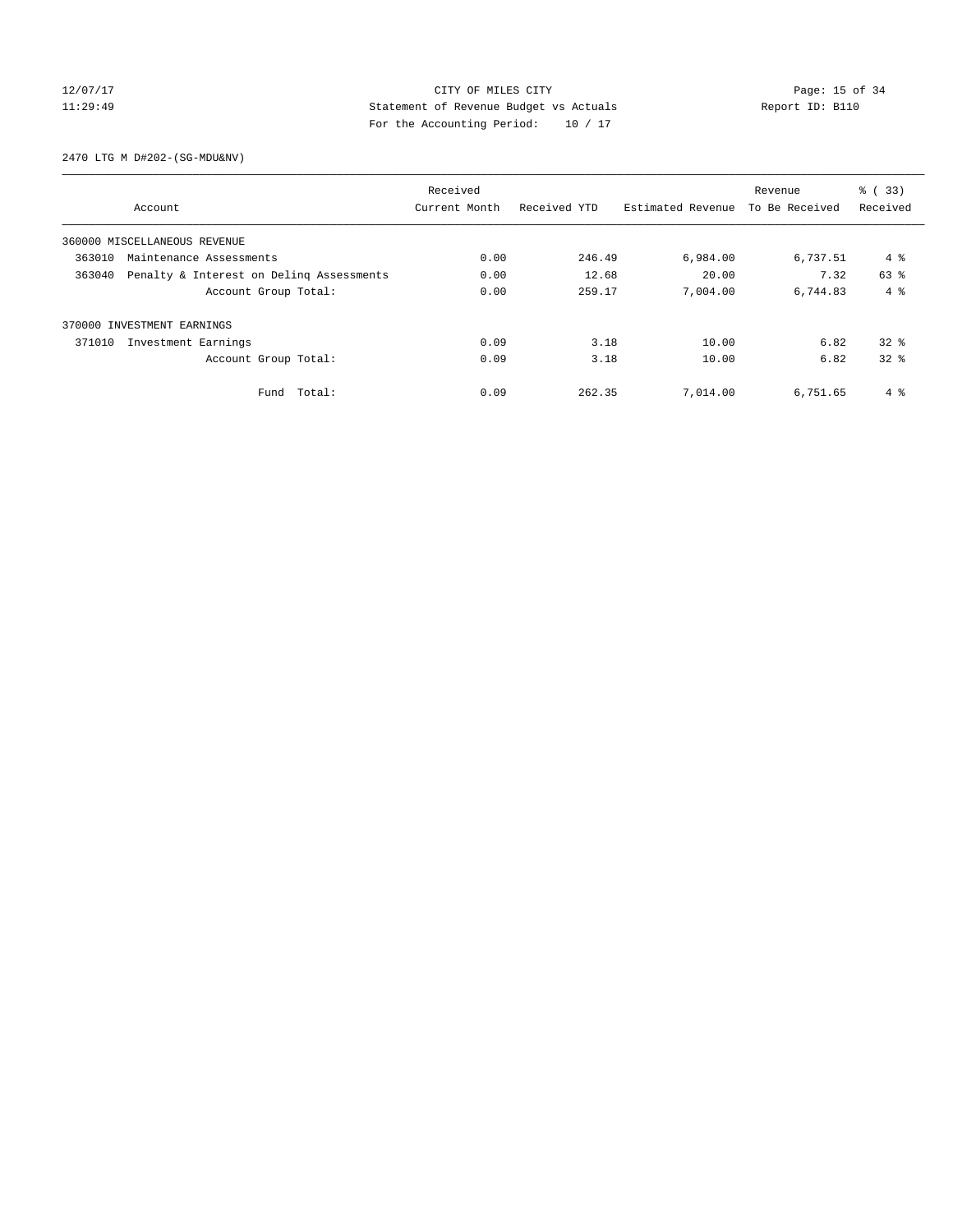### 12/07/17 Page: 16 of 34 11:29:49 Statement of Revenue Budget vs Actuals Report ID: B110 For the Accounting Period: 10 / 17

2480 LTG M M#173-(Milestown Estates)

| Account                           | Received<br>Current Month | Received YTD | Estimated Revenue | Revenue<br>To Be Received | % (33)<br>Received |
|-----------------------------------|---------------------------|--------------|-------------------|---------------------------|--------------------|
|                                   |                           |              |                   |                           |                    |
| 360000 MISCELLANEOUS REVENUE      |                           |              |                   |                           |                    |
| 363010<br>Maintenance Assessments | 0.00                      | 0.00         | 1,431.00          | 1,431.00                  | 0 <sup>8</sup>     |
| Account Group Total:              | 0.00                      | 0.00         | 1,431.00          | 1,431.00                  | 0 <sup>8</sup>     |
| 370000 INVESTMENT EARNINGS        |                           |              |                   |                           |                    |
| 371010<br>Investment Earnings     | 0.78                      | 2.77         | 10.00             | 7.23                      | $28$ $%$           |
| Account Group Total:              | 0.78                      | 2.77         | 10.00             | 7.23                      | 28 <sup>8</sup>    |
| Fund Total:                       | 0.78                      | 2.77         | 1,441.00          | 1,438.23                  | 0 <sup>8</sup>     |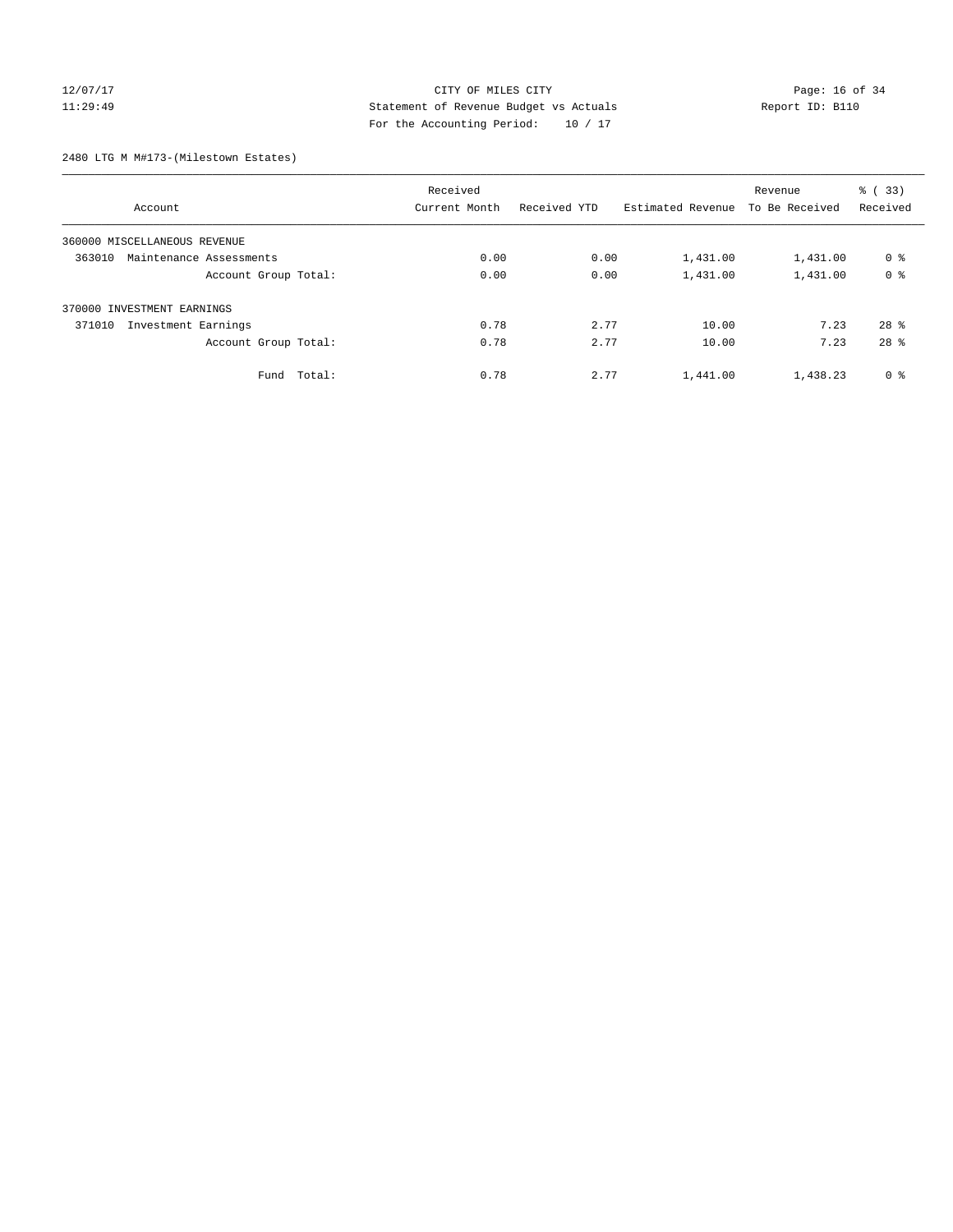12/07/17 Page: 17 of 34 11:29:49 Statement of Revenue Budget vs Actuals Report ID: B110 For the Accounting Period: 10 / 17

2510 STR MAINT DIST #204

| Account                                            | Received<br>Current Month | Received YTD | Estimated Revenue | Revenue<br>To Be Received | % (33)<br>Received |
|----------------------------------------------------|---------------------------|--------------|-------------------|---------------------------|--------------------|
| 360000 MISCELLANEOUS REVENUE                       |                           |              |                   |                           |                    |
| 363010<br>Maintenance Assessments                  | 0.00                      | 23, 297.90   | 1,228,418.00      | 1,205,120.10              | 2 <sub>8</sub>     |
| 363040<br>Penalty & Interest on Deling Assessments | 0.00                      | 1,638.28     | 1,000.00          | $-638.28$                 | $164$ %            |
| Account Group Total:                               | 0.00                      | 24,936.18    | 1,229,418.00      | 1,204,481.82              | 2 <sup>8</sup>     |
| 370000 INVESTMENT EARNINGS                         |                           |              |                   |                           |                    |
| 371010<br>Investment Earnings                      | 329.43                    | 1,477.94     | 400.00            | $-1,077.94$               | $369$ $%$          |
| Account Group Total:                               | 329.43                    | 1,477.94     | 400.00            | $-1,077.94$               | $369$ $%$          |
| 380000<br>OTHER FINANCING SOURCES                  |                           |              |                   |                           |                    |
| Interfund Operating Transfer<br>383000             | 0.00                      | 0.00         | 86,420.00         | 86,420.00                 | 0 <sup>8</sup>     |
| Account Group Total:                               | 0.00                      | 0.00         | 86,420.00         | 86,420.00                 | 0 <sup>8</sup>     |
| Fund Total:                                        | 329.43                    | 26, 414.12   | 1,316,238.00      | 1,289,823.88              | 2 <sup>8</sup>     |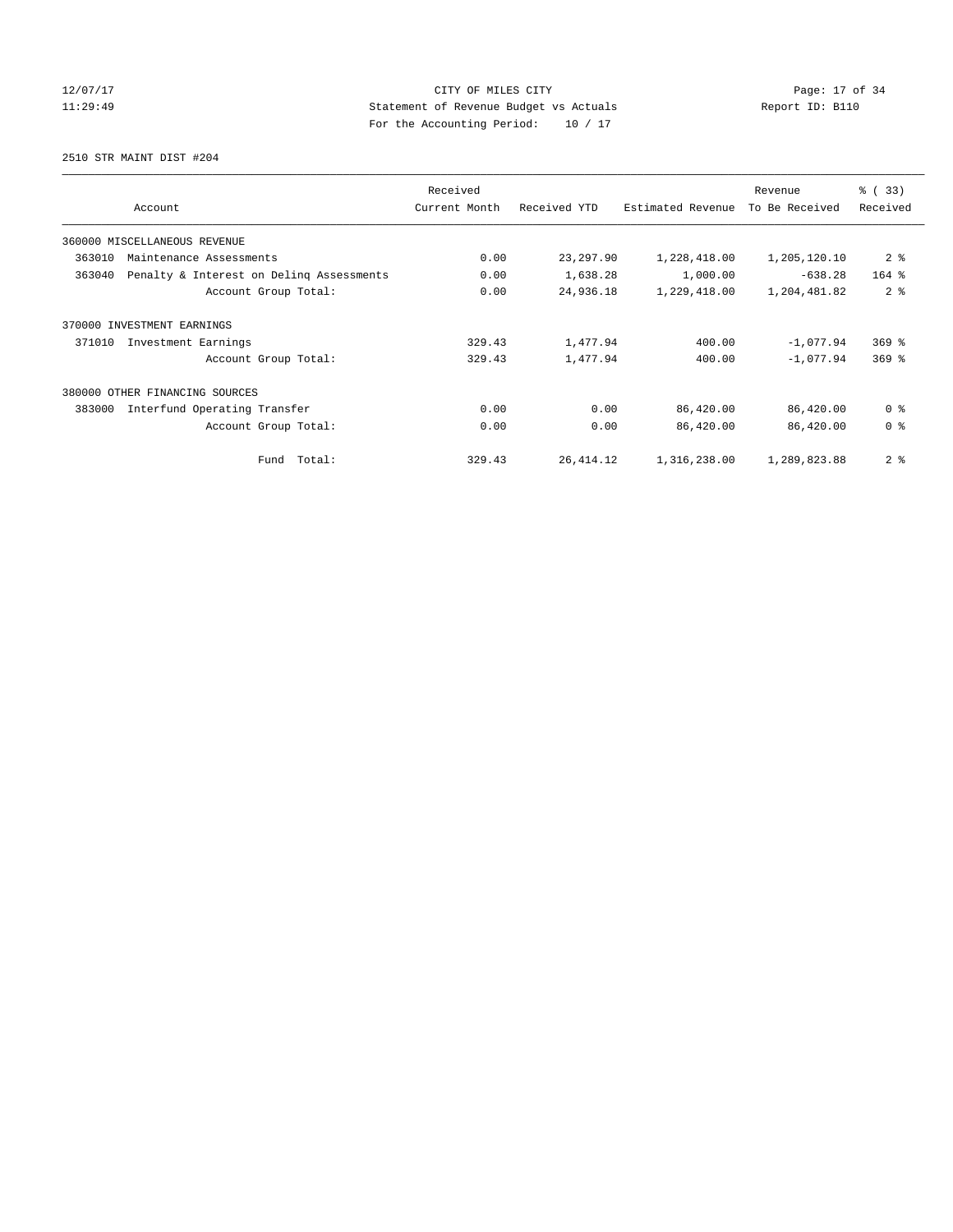12/07/17 Page: 18 of 34 11:29:49 Statement of Revenue Budget vs Actuals Report ID: B110 For the Accounting Period: 10 / 17

2520 STR MAINT DIST #205

| Account                                            | Received<br>Current Month | Received YTD | Estimated Revenue | Revenue<br>To Be Received | % (33)<br>Received |
|----------------------------------------------------|---------------------------|--------------|-------------------|---------------------------|--------------------|
| 360000 MISCELLANEOUS REVENUE                       |                           |              |                   |                           |                    |
| 363010<br>Maintenance Assessments                  | 0.00                      | 9,271.04     | 64,391.00         | 55, 119.96                | $14*$              |
| Penalty & Interest on Deling Assessments<br>363040 | 0.00                      | 656.28       | 1,000.00          | 343.72                    | 66 %               |
| Account Group Total:                               | 0.00                      | 9,927.32     | 65,391.00         | 55,463.68                 | 15 <sup>8</sup>    |
| 370000 INVESTMENT EARNINGS                         |                           |              |                   |                           |                    |
| 371010<br>Investment Earnings                      | 223.48                    | 856.69       | 400.00            | $-456.69$                 | $214$ %            |
| Account Group Total:                               | 223.48                    | 856.69       | 400.00            | $-456.69$                 | $214$ %            |
| 380000 OTHER FINANCING SOURCES                     |                           |              |                   |                           |                    |
| 383000<br>Interfund Operating Transfer             | 0.00                      | 0.00         | 86,419.00         | 86,419.00                 | 0 <sup>8</sup>     |
| Account Group Total:                               | 0.00                      | 0.00         | 86,419.00         | 86,419.00                 | 0 <sup>8</sup>     |
| Total:<br>Fund                                     | 223.48                    | 10,784.01    | 152,210.00        | 141,425.99                | 7 %                |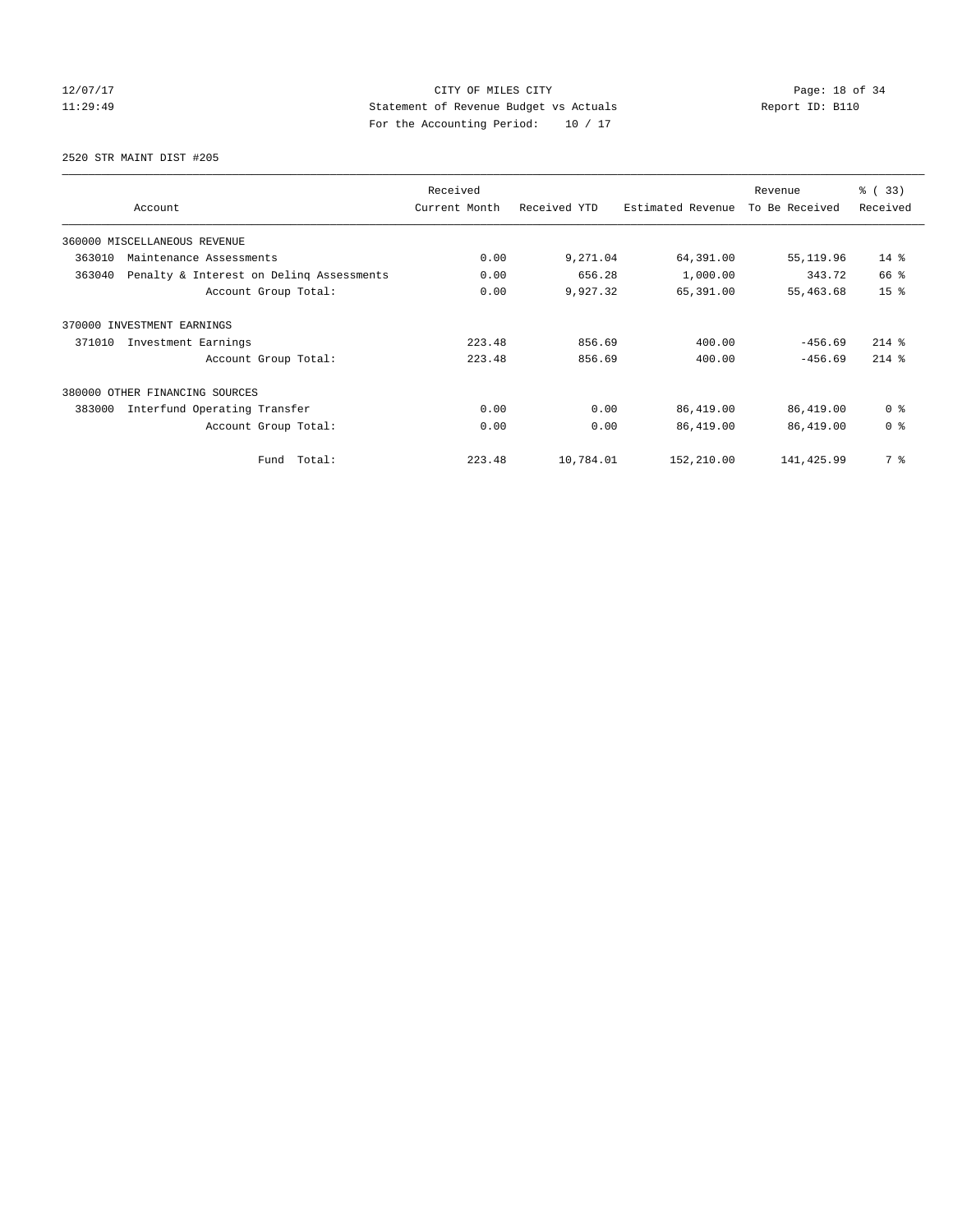### 12/07/17 Page: 19 of 34 11:29:49 Statement of Revenue Budget vs Actuals Report ID: B110 For the Accounting Period: 10 / 17

2540 STR MAINT DIST#207-(MILESTOWN ESTATES)

|                                   | Received      |              |                   | Revenue        | % (33)         |
|-----------------------------------|---------------|--------------|-------------------|----------------|----------------|
| Account                           | Current Month | Received YTD | Estimated Revenue | To Be Received | Received       |
| 360000 MISCELLANEOUS REVENUE      |               |              |                   |                |                |
| 363010<br>Maintenance Assessments | 0.00          | 0.00         | 7,850.00          | 7,850.00       | 0 <sup>8</sup> |
| Account Group Total:              | 0.00          | 0.00         | 7,850.00          | 7,850.00       | 0 <sup>8</sup> |
| 370000 INVESTMENT EARNINGS        |               |              |                   |                |                |
| 371010<br>Investment Earnings     | 1.83          | 6.78         | 20.00             | 13.22          | 34.8           |
| Account Group Total:              | 1.83          | 6.78         | 20.00             | 13.22          | $34*$          |
| Total:<br>Fund                    | 1.83          | 6.78         | 7,870.00          | 7.863.22       | 0 <sup>8</sup> |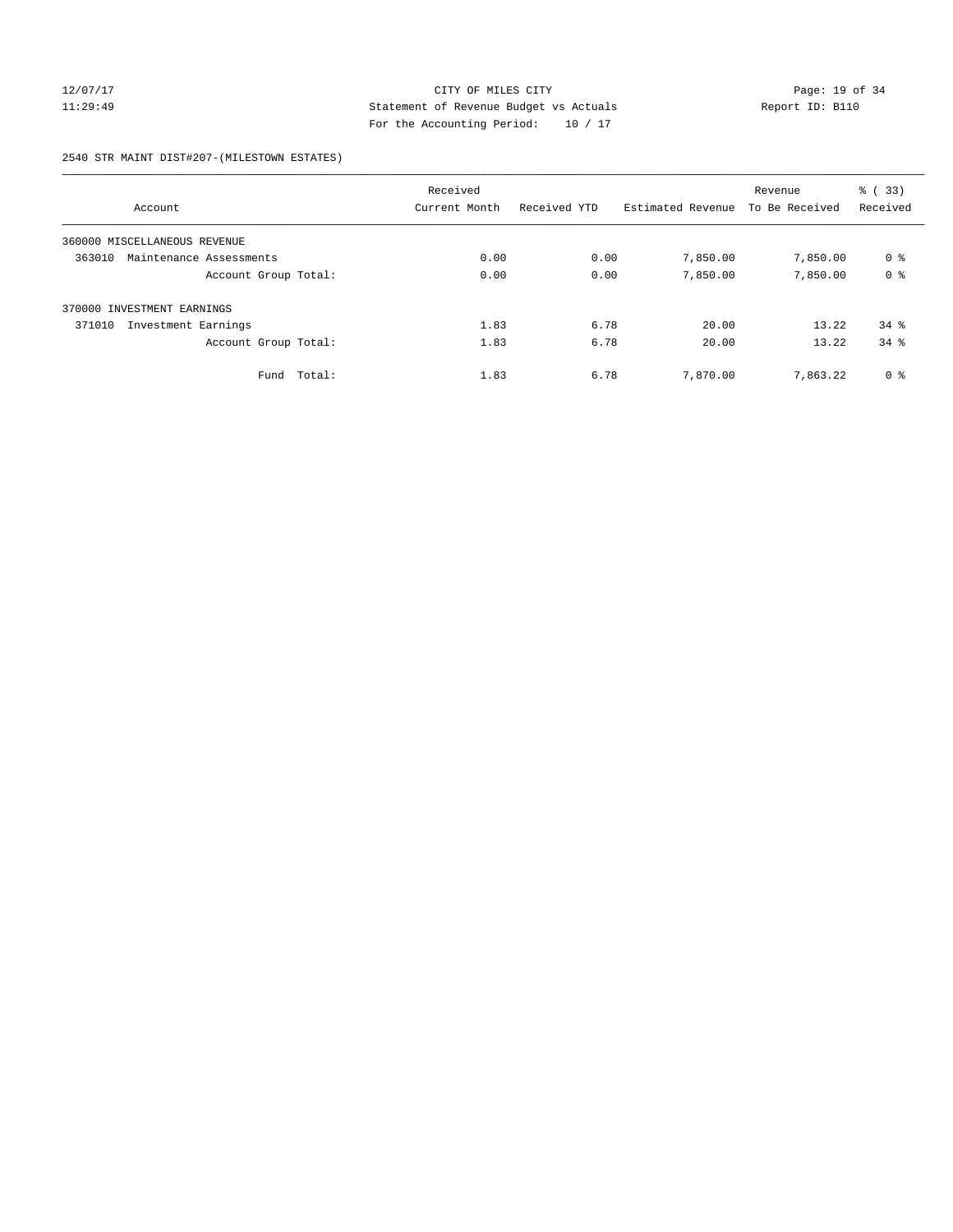### 12/07/17 Page: 20 of 34 11:29:49 Statement of Revenue Budget vs Actuals Report ID: B110 For the Accounting Period: 10 / 17

### 2701 Fire Grants

|        | Account                      |             | Received<br>Current Month | Received YTD | Estimated Revenue | Revenue<br>To Be Received | % (33)<br>Received |
|--------|------------------------------|-------------|---------------------------|--------------|-------------------|---------------------------|--------------------|
|        | 360000 MISCELLANEOUS REVENUE |             |                           |              |                   |                           |                    |
| 365040 | DONATIONS-FIRE/AMB           |             | 0.00                      | 0.00         | 300.00            | 300.00                    | 0 %                |
|        | Account Group Total:         |             | 0.00                      | 0.00         | 300.00            | 300.00                    | 0 <sup>8</sup>     |
|        |                              | Fund Total: | 0.00                      | 0.00         | 300.00            | 300.00                    | 0 %                |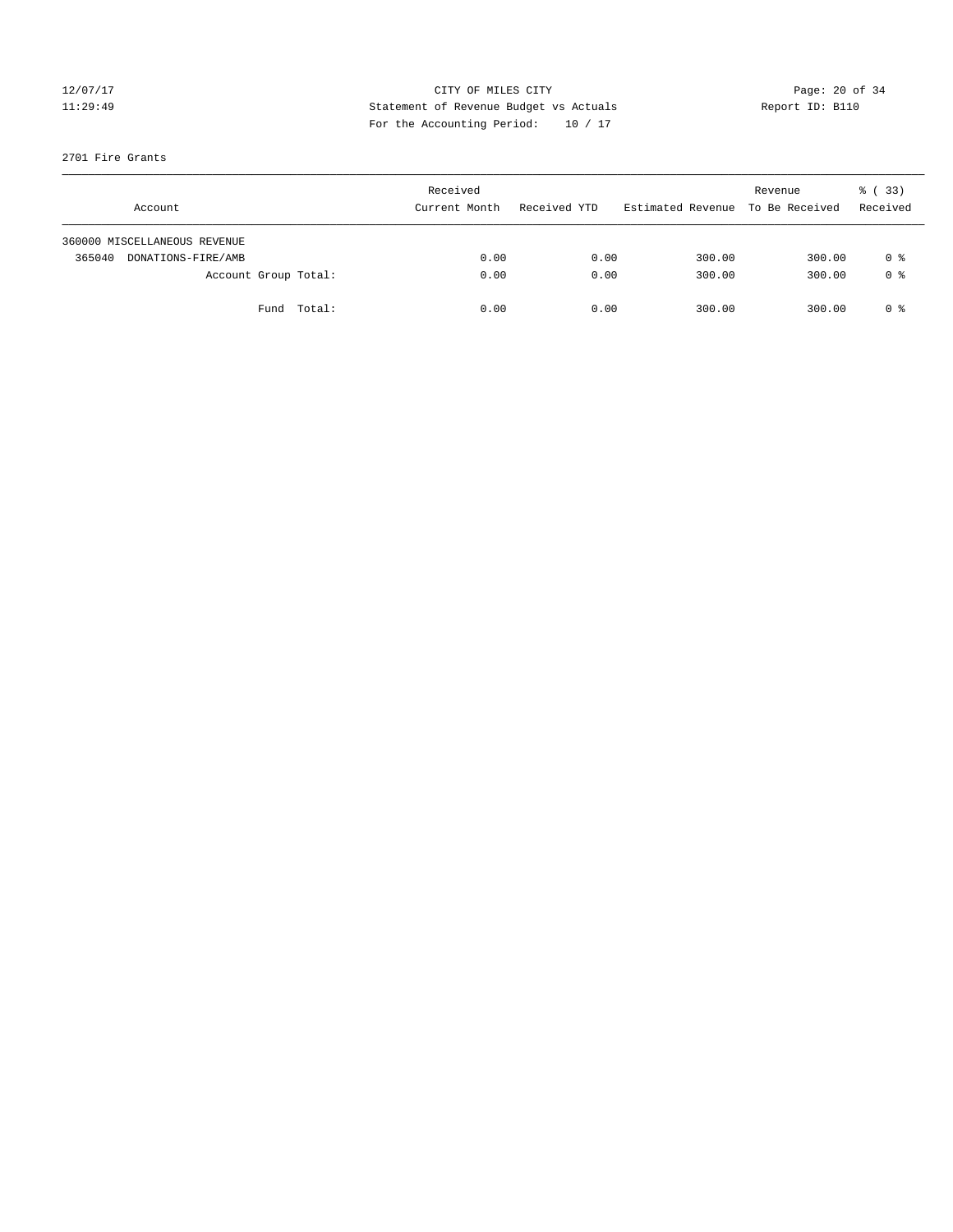### 12/07/17 Page: 21 of 34 11:29:49 Statement of Revenue Budget vs Actuals Report ID: B110 For the Accounting Period: 10 / 17

2820 GAS TAX

| Account                              | Received<br>Current Month | Received YTD | Estimated Revenue | Revenue<br>To Be Received | 8 (33)<br>Received |
|--------------------------------------|---------------------------|--------------|-------------------|---------------------------|--------------------|
| 330000 INTERGOVERNMENTAL REVENUES    |                           |              |                   |                           |                    |
| Gasoline Tax Apportionment<br>335040 | 14,739.75                 | 58,959.01    | 176,877.00        | 117,917.99                | $33*$              |
| Account Group Total:                 | 14,739.75                 | 58,959.01    | 176,877.00        | 117,917.99                | $33*$              |
| Total:<br>Fund                       | 14,739.75                 | 58,959.01    | 176,877.00        | 117,917.99                | $33*$              |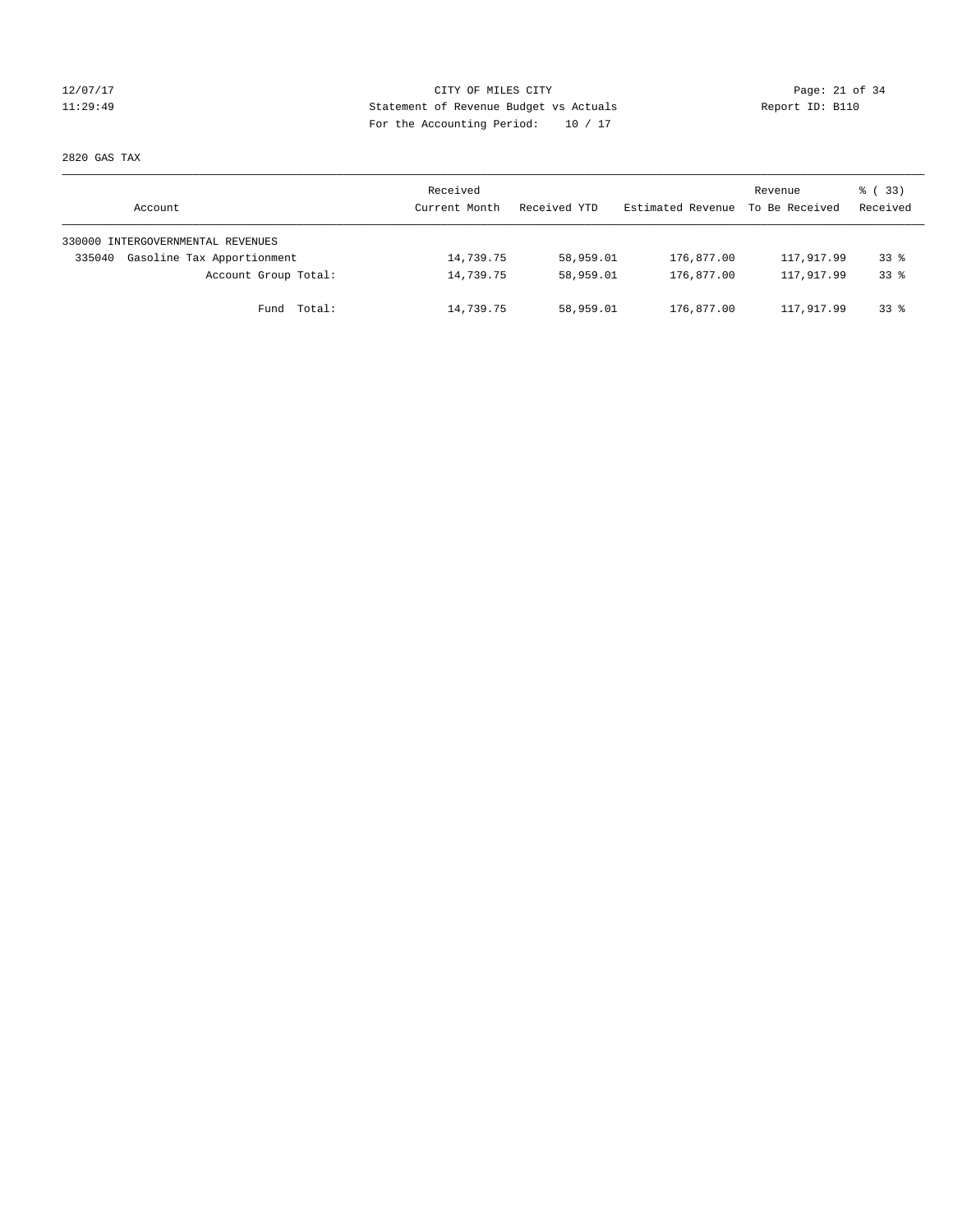# 12/07/17 Page: 22 of 34 11:29:49 Statement of Revenue Budget vs Actuals Report ID: B110 For the Accounting Period: 10 / 17

2821 HB473- Fuel Tax

| Account                                | Received<br>Current Month | Received YTD | Estimated Revenue | Revenue<br>To Be Received | $\frac{6}{6}$ (33)<br>Received |
|----------------------------------------|---------------------------|--------------|-------------------|---------------------------|--------------------------------|
|                                        |                           |              |                   |                           |                                |
| 330000 INTERGOVERNMENTAL REVENUES      |                           |              |                   |                           |                                |
| 335041<br>HB473                        | 0.00                      | 0.00         | 67,816.00         | 67,816.00                 | 0 <sup>8</sup>                 |
| Account Group Total:                   | 0.00                      | 0.00         | 67,816.00         | 67,816.00                 | 0 <sup>8</sup>                 |
| 380000 OTHER FINANCING SOURCES         |                           |              |                   |                           |                                |
| Interfund Operating Transfer<br>383000 | 0.00                      | 0.00         | 3,391.00          | 3,391.00                  | 0 <sup>8</sup>                 |
| Account Group Total:                   | 0.00                      | 0.00         | 3,391.00          | 3,391.00                  | 0 <sup>8</sup>                 |
| Total:<br>Fund                         | 0.00                      | 0.00         | 71,207.00         | 71,207.00                 | 0 <sup>8</sup>                 |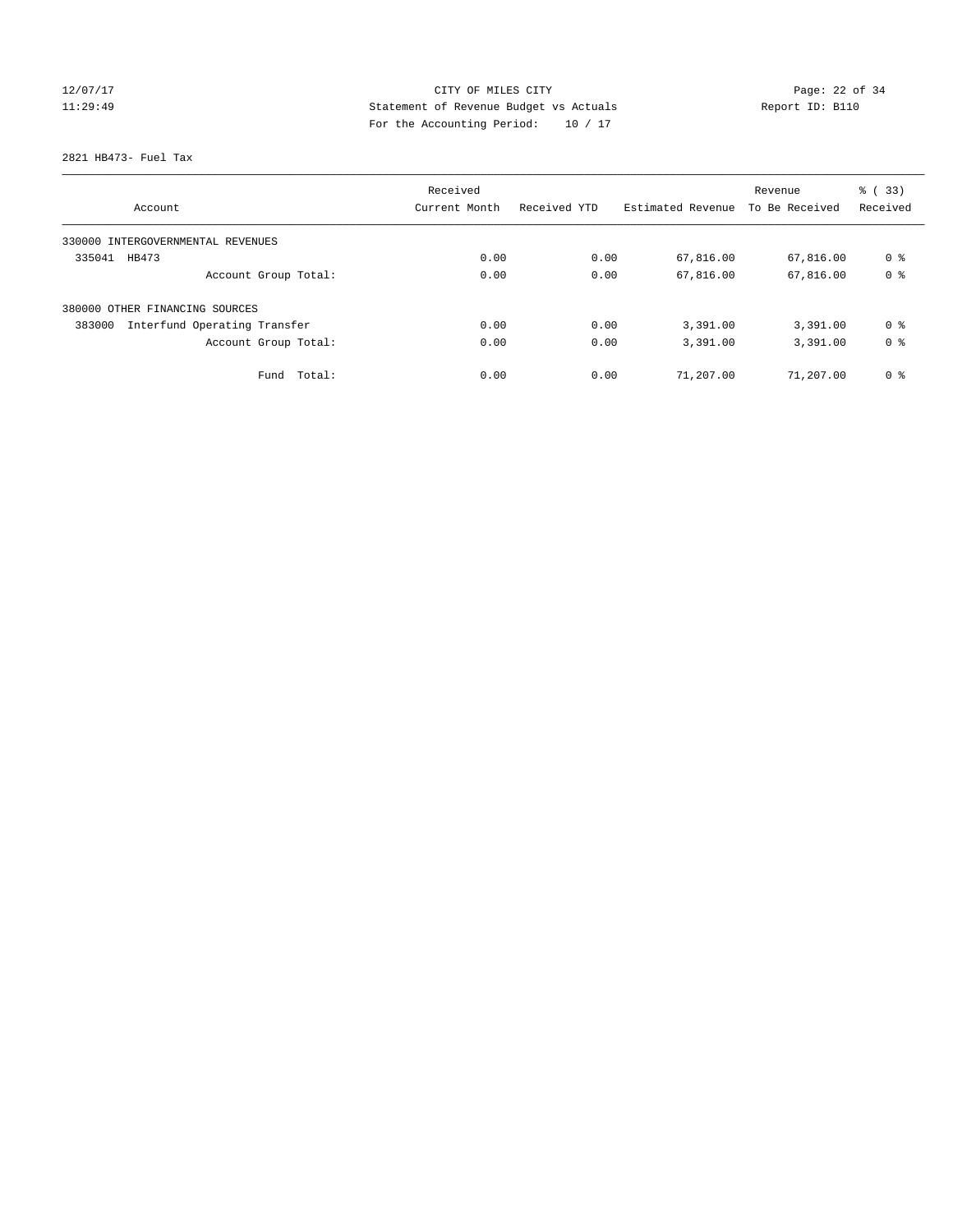### 12/07/17 Page: 23 of 34 11:29:49 Statement of Revenue Budget vs Actuals Report ID: B110 For the Accounting Period: 10 / 17

2850 911 EMERGENCY

|                            |                                   | Received      |              |                   | Revenue        | % (33)    |
|----------------------------|-----------------------------------|---------------|--------------|-------------------|----------------|-----------|
|                            | Account                           | Current Month | Received YTD | Estimated Revenue | To Be Received | Received  |
|                            | 330000 INTERGOVERNMENTAL REVENUES |               |              |                   |                |           |
| 335080                     | Basic 911 Funds                   | 0.00          | 18,191.87    | 63,000.00         | 44,808.13      | 29%       |
| 335081                     | Enhanced 911 Funds                | 0.00          | 18,191.87    | 63,000.00         | 44,808.13      | 29%       |
| 335082                     | 911 - WIRELESS FUNDS              | 0.00          | 50,790.51    | 75,000.00         | 24,209.49      | 68 %      |
|                            | Account Group Total:              | 0.00          | 87, 174. 25  | 201,000.00        | 113,825.75     | $43$ %    |
| 370000 INVESTMENT EARNINGS |                                   |               |              |                   |                |           |
| 371010                     | Investment Earnings               | 276.75        | 733.20       | 200.00            | $-533.20$      | $367$ $%$ |
|                            | Account Group Total:              | 276.75        | 733.20       | 200.00            | $-533.20$      | $367$ $%$ |
|                            | Fund Total:                       | 276.75        | 87,907.45    | 201,200.00        | 113,292.55     | 44 %      |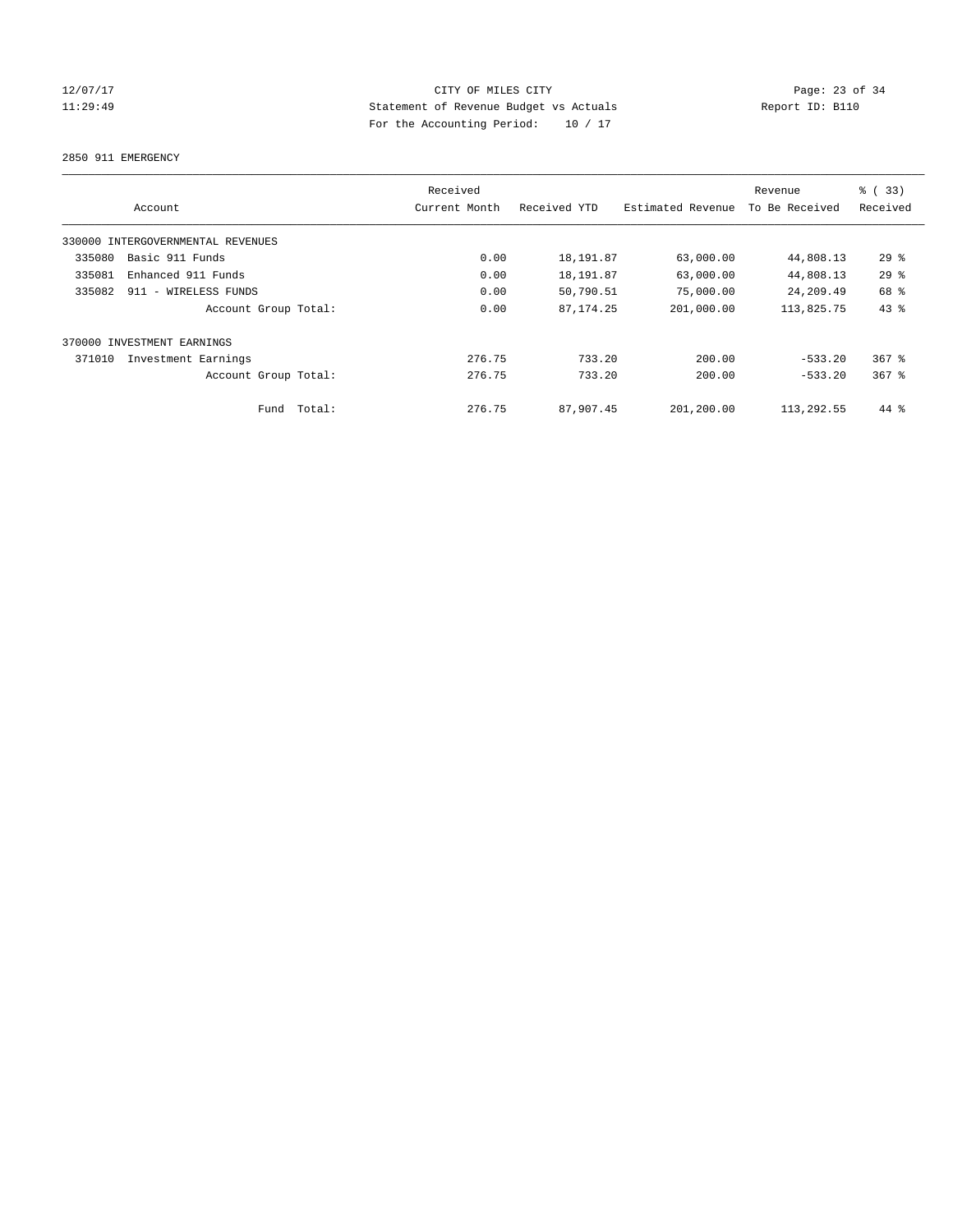### 12/07/17 Page: 24 of 34 11:29:49 Statement of Revenue Budget vs Actuals Report ID: B110 For the Accounting Period: 10 / 17

2880 LIBRARY GRANTS

|        | Account                           | Received<br>Current Month | Received YTD | Estimated Revenue | Revenue<br>To Be Received | % (33)<br>Received |
|--------|-----------------------------------|---------------------------|--------------|-------------------|---------------------------|--------------------|
|        | 330000 INTERGOVERNMENTAL REVENUES |                           |              |                   |                           |                    |
| 334100 | Library - State Aid               | 0.00                      | 0.00         | 5,399.00          | 5.399.00                  | 0 ક                |
| 334101 | HB#193-Interlibrary Loan Reimb    | 0.00                      | 0.00         | 5,000.00          | 5,000.00                  | 0 <sup>8</sup>     |
| 334105 | Sagebrush Fed/Coal Sev Tax        | 0.00                      | 0.00         | 4,793.00          | 4,793.00                  | 0 <sup>8</sup>     |
|        | Account Group Total:              | 0.00                      | 0.00         | 15,192.00         | 15,192.00                 | 0 <sup>8</sup>     |
|        | Fund Total:                       | 0.00                      | 0.00         | 15,192.00         | 15,192.00                 | 0 %                |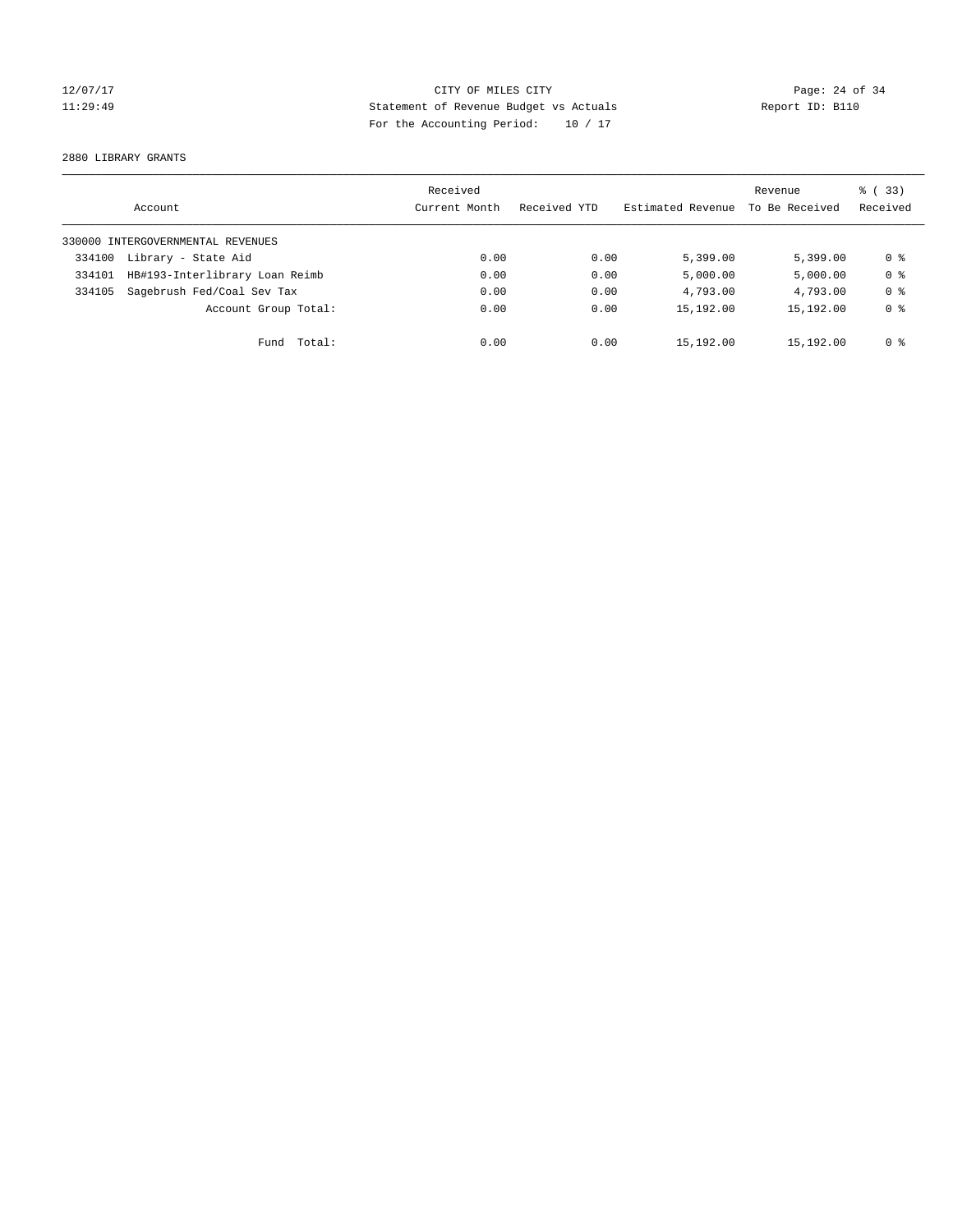### 12/07/17 Page: 25 of 34 11:29:49 Statement of Revenue Budget vs Actuals Report ID: B110 For the Accounting Period: 10 / 17

2935 Historic Preservation

|        | Account                           | Received<br>Current Month | Received YTD | Estimated Revenue | Revenue<br>To Be Received | % (33)<br>Received |
|--------|-----------------------------------|---------------------------|--------------|-------------------|---------------------------|--------------------|
|        |                                   |                           |              |                   |                           |                    |
|        | 330000 INTERGOVERNMENTAL REVENUES |                           |              |                   |                           |                    |
| 334000 | State Grants                      | 0.00                      | 0.00         | 5,500.00          | 5,500.00                  | 0 <sup>8</sup>     |
|        | Account Group Total:              | 0.00                      | 0.00         | 5,500.00          | 5,500.00                  | 0 <sup>8</sup>     |
|        | 340000 Charges for Services       |                           |              |                   |                           |                    |
| 346080 | Preservation Service Fees         | 0.00                      | 0.00         | 1,200.00          | 1,200.00                  | 0 <sup>8</sup>     |
|        | Account Group Total:              | 0.00                      | 0.00         | 1,200.00          | 1,200.00                  | 0 <sup>8</sup>     |
|        | 360000 MISCELLANEOUS REVENUE      |                           |              |                   |                           |                    |
| 365000 | Contributions and Donations       | 0.00                      | 0.00         | 1,000.00          | 1,000.00                  | 0 <sup>8</sup>     |
| 365050 | Preservation-LPAnderson Grant     | 0.00                      | 18.21        | 0.00              | $-18.21$                  | $***$ $\approx$    |
|        | Account Group Total:              | 0.00                      | 18.21        | 1,000.00          | 981.79                    | 2 <sup>8</sup>     |
|        | 380000 OTHER FINANCING SOURCES    |                           |              |                   |                           |                    |
| 383000 | Interfund Operating Transfer      | 0.00                      | 0.00         | 2,200.00          | 2,200.00                  | 0 <sup>8</sup>     |
|        | Account Group Total:              | 0.00                      | 0.00         | 2,200.00          | 2,200.00                  | 0 <sup>8</sup>     |
|        | Fund Total:                       | 0.00                      | 18.21        | 9,900.00          | 9,881.79                  | 0 <sup>8</sup>     |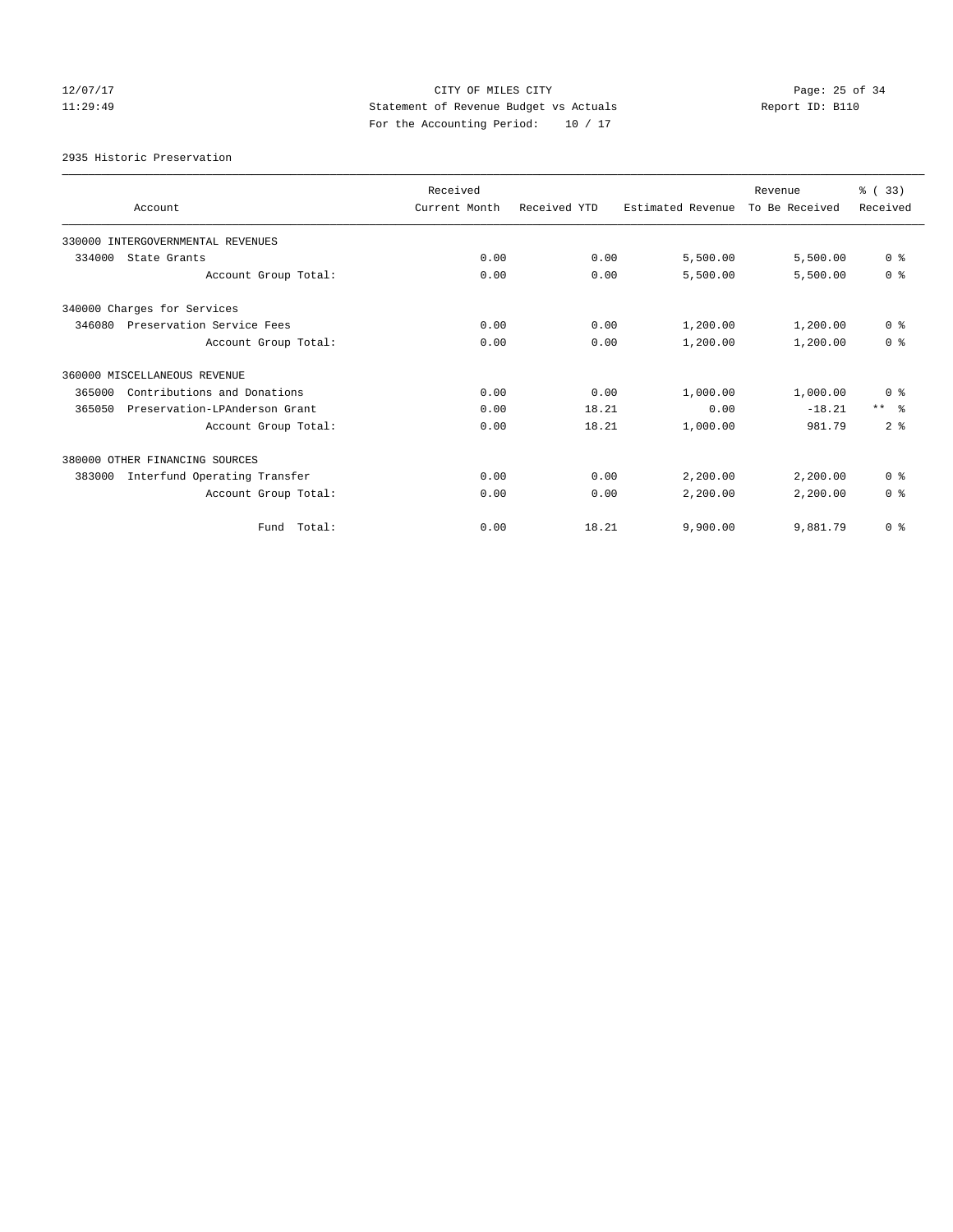### 12/07/17 Page: 26 of 34 11:29:49 Statement of Revenue Budget vs Actuals Report ID: B110 For the Accounting Period: 10 / 17

2985 RETIRED SENIOR VOLUNTEER PROG (RSVP)

| Account                           | Received<br>Current Month | Received YTD | Estimated Revenue | Revenue<br>To Be Received | % (33)<br>Received |
|-----------------------------------|---------------------------|--------------|-------------------|---------------------------|--------------------|
| 330000 INTERGOVERNMENTAL REVENUES |                           |              |                   |                           |                    |
| RSVP FEDERAL GRANTS<br>331165     | 0.00                      | 16,580.43    | 78,912.00         | 62,331.57                 | $21$ %             |
| RSVP-Fallon/Custer<br>331166      | 7,087.60                  | 12,768.01    | 0.00              | $-12,768.01$              | $***$ $ -$         |
| Account Group Total:              | 7,087.60                  | 29, 348.44   | 78,912.00         | 49,563.56                 | 37 <sup>8</sup>    |
| 360000 MISCELLANEOUS REVENUE      |                           |              |                   |                           |                    |
| 362020<br>MISC REVENUE            | 3, 413.25                 | 8,236.56     | 17,400.00         | 9,163.44                  | $47*$              |
| Account Group Total:              | 3, 413.25                 | 8,236.56     | 17,400.00         | 9,163.44                  | 47.8               |
| 370000 INVESTMENT EARNINGS        |                           |              |                   |                           |                    |
| 371010<br>Investment Earnings     | 8.70                      | 23.30        | 0.00              | $-23.30$                  | $***$ $ -$         |
| Account Group Total:              | 8.70                      | 23.30        | 0.00              | $-23.30$                  | $***$ $ -$         |
| Fund                              | Total:<br>10,509.55       | 37,608.30    | 96,312.00         | 58,703.70                 | $39*$              |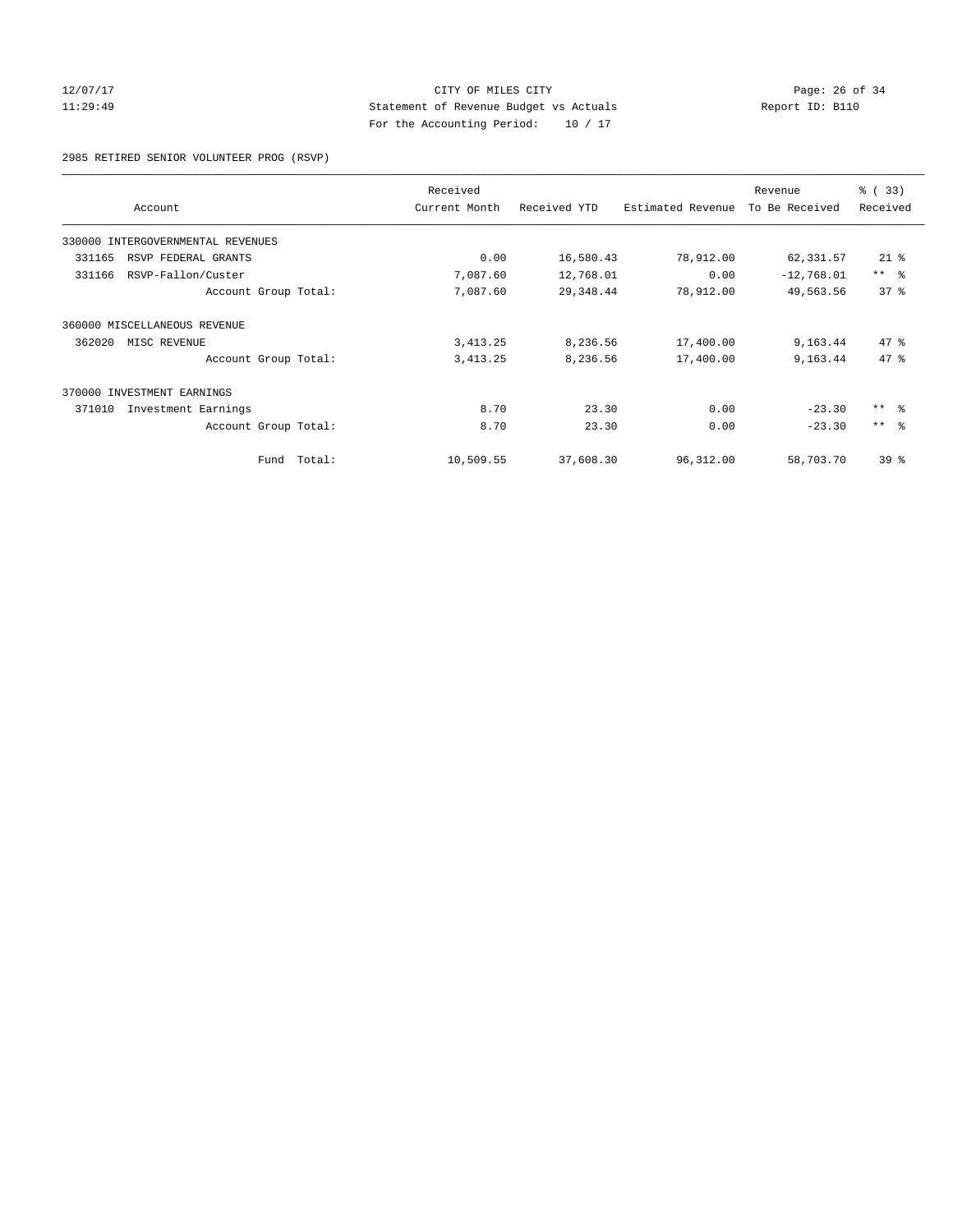### 12/07/17 Page: 27 of 34 11:29:49 Statement of Revenue Budget vs Actuals Report ID: B110 For the Accounting Period: 10 / 17

3670 SID 211

| Account                                           | Received<br>Current Month | Received YTD | Estimated Revenue | Revenue<br>To Be Received | % (33)<br>Received |
|---------------------------------------------------|---------------------------|--------------|-------------------|---------------------------|--------------------|
| 360000 MISCELLANEOUS REVENUE                      |                           |              |                   |                           |                    |
| Bond Principal and Interest Assessments<br>363020 | 0.00                      | 0.00         | 5,044.00          | 5,044.00                  | 0 %                |
| Account Group Total:                              | 0.00                      | 0.00         | 5,044.00          | 5,044.00                  | 0 <sup>8</sup>     |
| Total:<br>Fund                                    | 0.00                      | 0.00         | 5,044.00          | 5,044.00                  | 0 %                |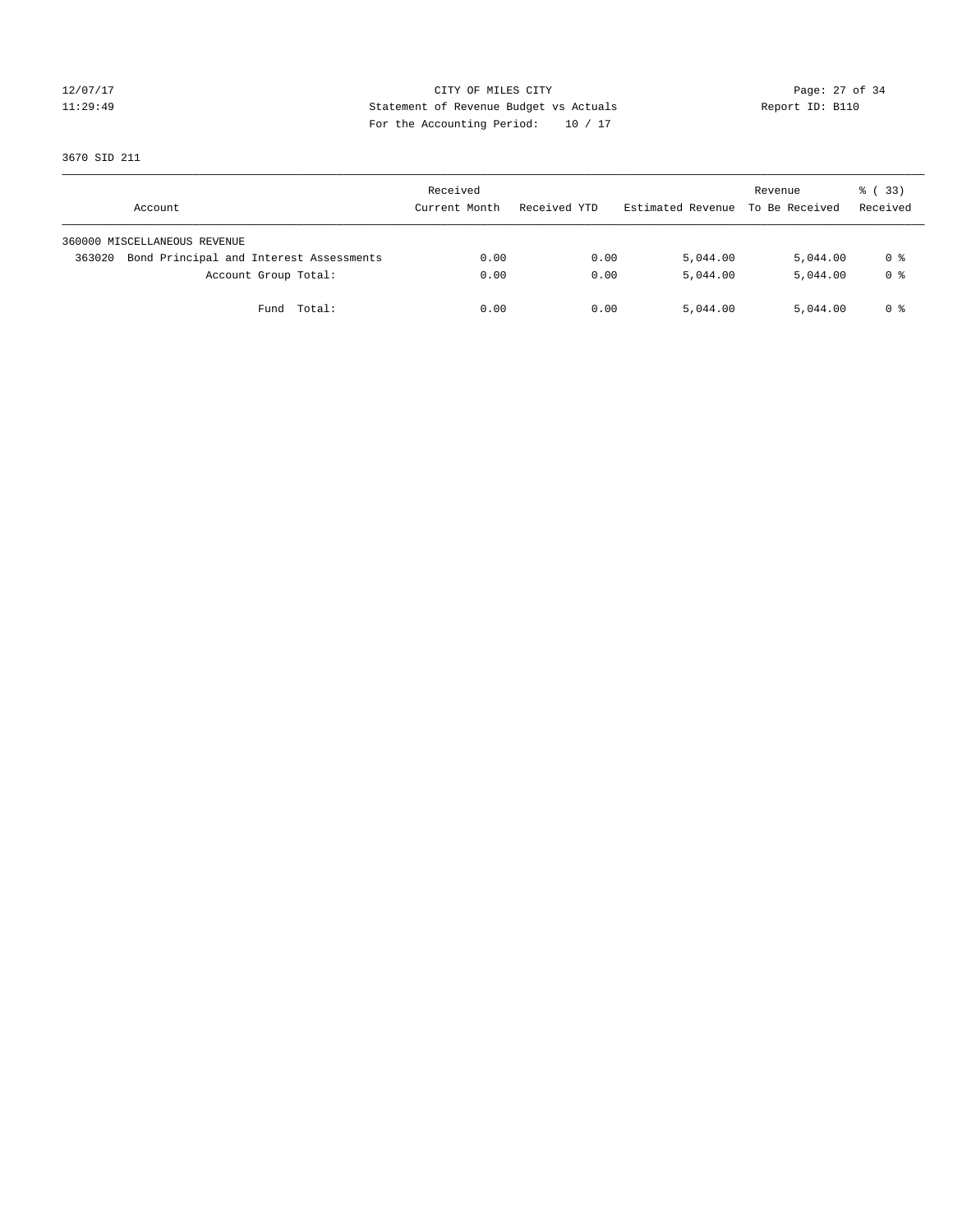### 12/07/17 Page: 28 of 34 11:29:49 Statement of Revenue Budget vs Actuals Report ID: B110 For the Accounting Period: 10 / 17

4000 General Fund Capitol Improvement Fund

|        | Account                    |             | Received<br>Current Month |       | Received YTD |        | Estimated Revenue |        | Revenue<br>To Be Received | 8 (33)<br>Received |
|--------|----------------------------|-------------|---------------------------|-------|--------------|--------|-------------------|--------|---------------------------|--------------------|
|        | 370000 INVESTMENT EARNINGS |             |                           |       |              |        |                   |        |                           |                    |
| 371010 | Investment Earnings        |             |                           | 80.25 |              | 222.12 |                   | 400.00 | 177.88                    | $56$ $\frac{6}{3}$ |
|        | Account Group Total:       |             |                           | 80.25 |              | 222.12 |                   | 400.00 | 177.88                    | 56 <sup>8</sup>    |
|        |                            | Fund Total: |                           | 80.25 |              | 222.12 |                   | 400.00 | 177.88                    | $56$ $\frac{6}{3}$ |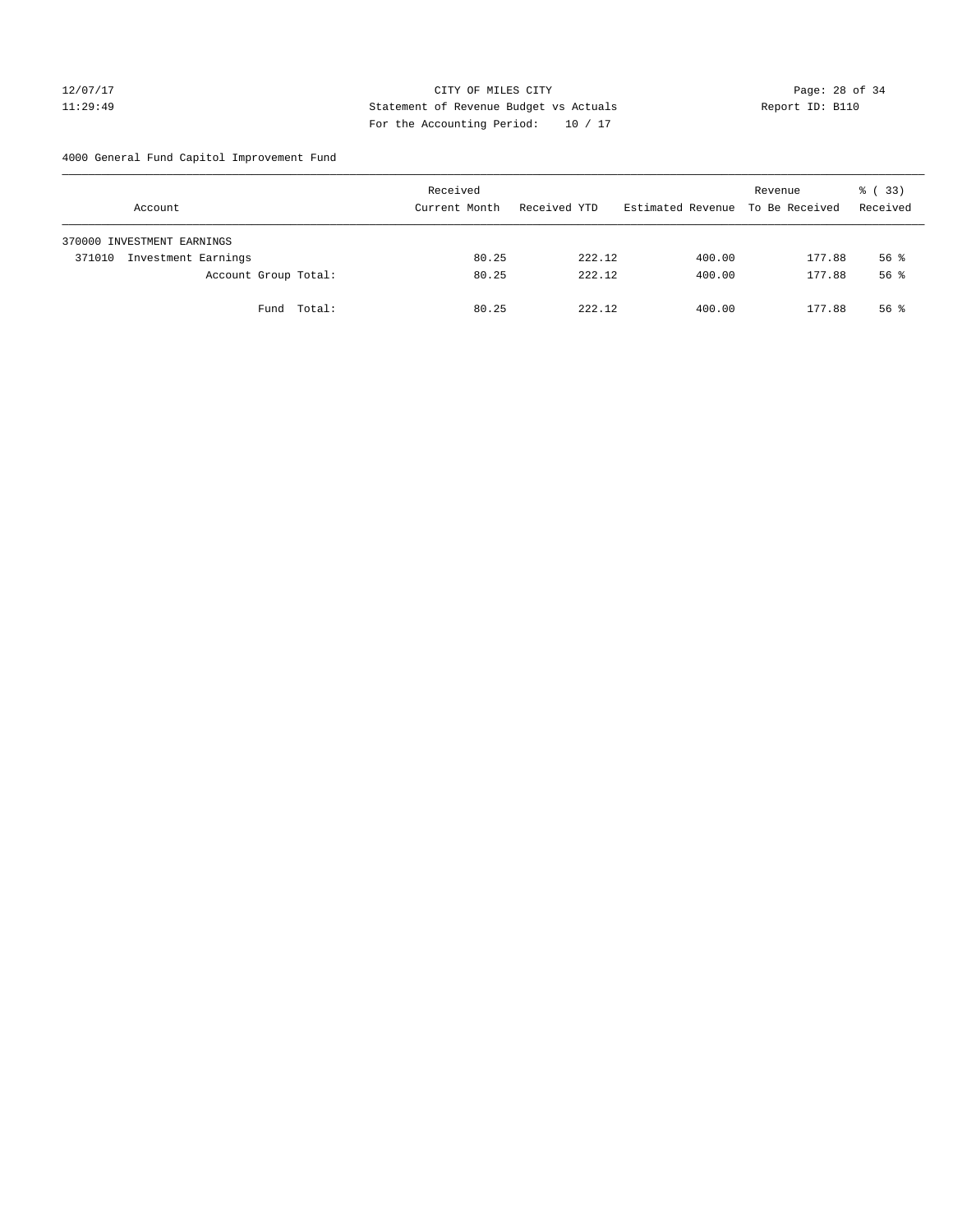### 12/07/17 Page: 29 of 34 11:29:49 Statement of Revenue Budget vs Actuals Report ID: B110 For the Accounting Period: 10 / 17

4060 CAPITAL IMPROV-PUBLIC WORKS

|        |                                    | Received      |              |                   | Revenue        | % (33)           |
|--------|------------------------------------|---------------|--------------|-------------------|----------------|------------------|
|        | Account                            | Current Month | Received YTD | Estimated Revenue | To Be Received | Received         |
|        | 320000 LICENSES AND PERMITS        |               |              |                   |                |                  |
|        | 323040 Other Miscellaneous Permits | 2,500.00      | 3,500.00     | 3,000.00          | $-500.00$      | 117 %            |
|        | Account Group Total:               | 2,500.00      | 3,500.00     | 3,000.00          | $-500.00$      | 117 %            |
|        | 340000 Charges for Services        |               |              |                   |                |                  |
| 343014 | Street Cleaning                    | 0.00          | 0.00         | 8,490.00          | 8,490.00       | 0 <sup>8</sup>   |
| 343016 | Prkg Vio/Off Str-Impnd Fees        | 165.00        | 647.00       | 500.00            | $-147.00$      | $129$ $%$        |
| 343018 | Sale of Street & Roadway Materials | 1,780.00      | 1,780.00     | 1,000.00          | $-780.00$      | 178 <sup>8</sup> |
|        | Account Group Total:               | 1,945.00      | 2,427.00     | 9,990.00          | 7,563.00       | $24$ $%$         |
|        | 370000 INVESTMENT EARNINGS         |               |              |                   |                |                  |
| 371010 | Investment Earnings                | 294.06        | 789.64       | 1,400.00          | 610.36         | 56 <sup>8</sup>  |
|        | Account Group Total:               | 294.06        | 789.64       | 1,400.00          | 610.36         | 56 <sup>8</sup>  |
|        | 380000 OTHER FINANCING SOURCES     |               |              |                   |                |                  |
| 383000 | Interfund Operating Transfer       | 0.00          | 0.00         | 115,000.00        | 115,000.00     | 0 <sup>8</sup>   |
|        | Account Group Total:               | 0.00          | 0.00         | 115,000.00        | 115,000.00     | 0 <sup>8</sup>   |
|        | Total:<br>Fund                     | 4,739.06      | 6,716.64     | 129,390.00        | 122,673.36     | 5 <sup>°</sup>   |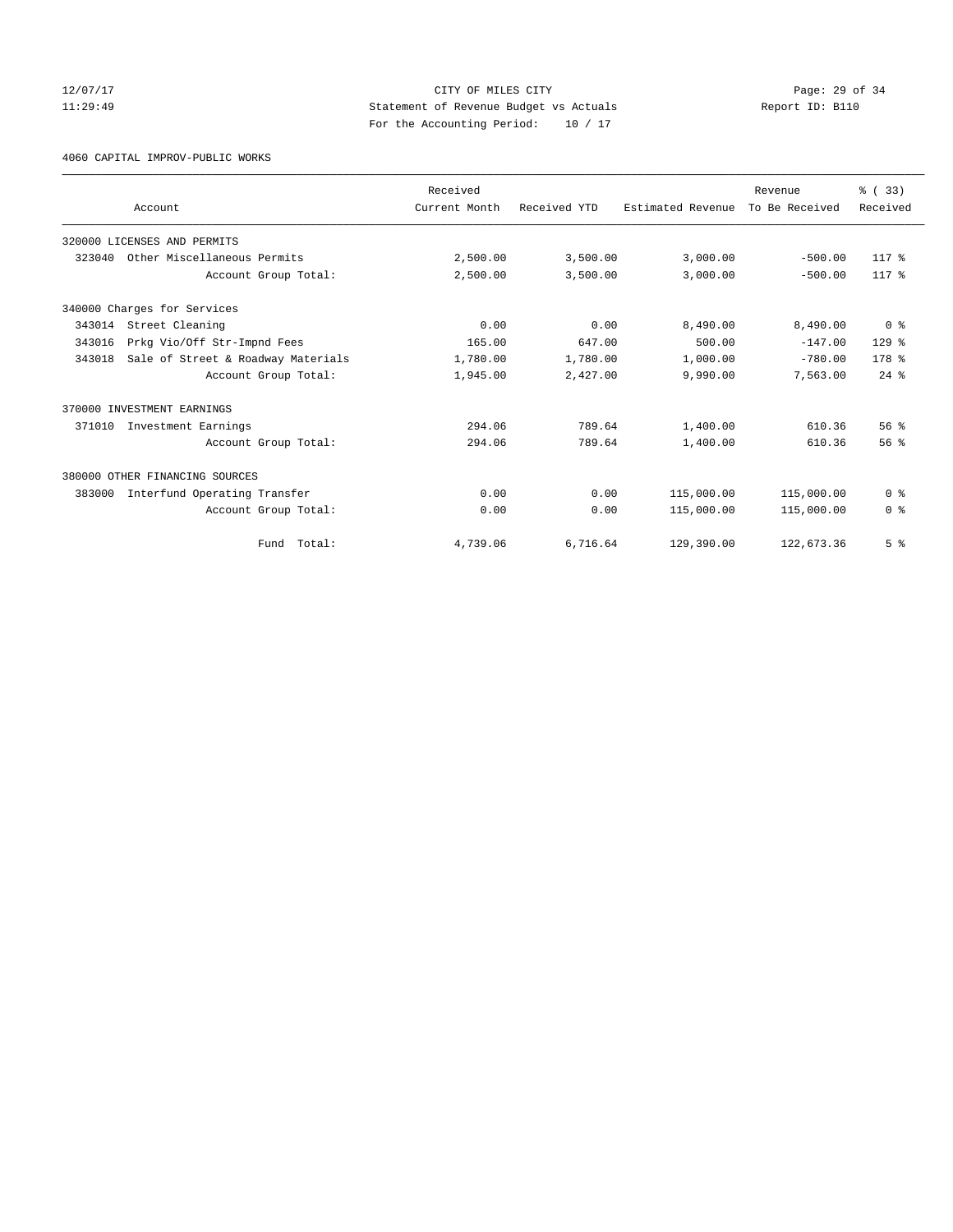# 12/07/17 Page: 30 of 34 11:29:49 Statement of Revenue Budget vs Actuals Report ID: B110 For the Accounting Period: 10 / 17

### 5210 WATER UTILITY

|        |                                | Received      |              |                   | Revenue        | % (33)              |
|--------|--------------------------------|---------------|--------------|-------------------|----------------|---------------------|
|        | Account                        | Current Month | Received YTD | Estimated Revenue | To Be Received | Received            |
|        | 340000 Charges for Services    |               |              |                   |                |                     |
| 343021 | Metered Water Sales            | 154,304.04    | 942,620.33   | 1,926,000.00      | 983, 379.67    | $49*$               |
| 343022 | Unmetered Water Sales/Chrgoffs | 68.77         | 499.08       | 1,000.00          | 500.92         | $50*$               |
| 343023 | Bulk Water Sales               | 1,045.80      | 1,507.17     | 7,500.00          | 5,992.83       | $20*$               |
| 343025 | Hookup Fee                     | 0.00          | 3,900.00     | 10,000.00         | 6, 100.00      | 39 <sup>8</sup>     |
| 343026 | Water Install/Tap Chrgs/Labor  | 1,108.50      | 1,960.50     | 7,000.00          | 5,039.50       | $28$ $%$            |
| 343027 | Chq for Wtr Dept. Serv         | 635.00        | 2,615.00     | 0.00              | $-2,615.00$    | $***$ $-$           |
| 343029 | Curb Stop Replacement Fee      | 3,620.00      | 14,636.00    | 43,000.00         | 28,364.00      | 34.8                |
|        | Account Group Total:           | 160,782.11    | 967,738.08   | 1,994,500.00      | 1,026,761.92   | $49*$               |
|        | 360000 MISCELLANEOUS REVENUE   |               |              |                   |                |                     |
| 362020 | MISC REVENUE                   | 109.21        | 3,550.71     | 0.00              | $-3,550.71$    | $***$ $\frac{6}{5}$ |
|        | Account Group Total:           | 109.21        | 3,550.71     | 0.00              | $-3.550.71$    | $***$ $ -$          |
|        | 370000 INVESTMENT EARNINGS     |               |              |                   |                |                     |
| 371010 | Investment Earnings            | 6,359.58      | 16,507.35    | 15,000.00         | $-1,507.35$    | $110*$              |
|        | Account Group Total:           | 6,359.58      | 16,507.35    | 15,000.00         | $-1,507.35$    | $110*$              |
|        | Fund Total:                    | 167,250.90    | 987,796.14   | 2,009,500.00      | 1,021,703.86   | 49 %                |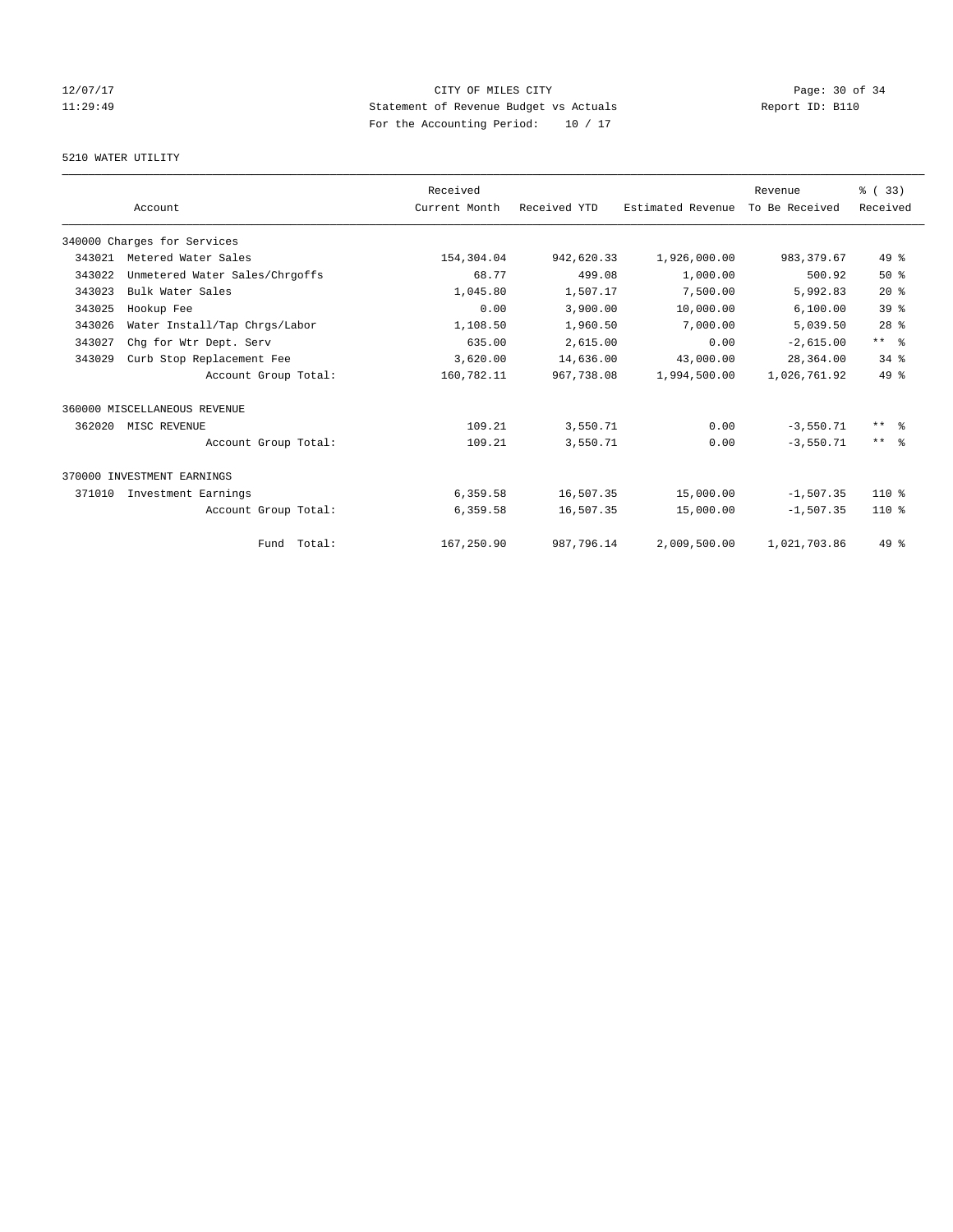### 12/07/17 Page: 31 of 34 11:29:49 Statement of Revenue Budget vs Actuals Report ID: B110 For the Accounting Period: 10 / 17

# 5310 SEWER UTILITY

|        |                                         | Received      |                |                   | Revenue        | % (33)          |
|--------|-----------------------------------------|---------------|----------------|-------------------|----------------|-----------------|
|        | Account                                 | Current Month | Received YTD   | Estimated Revenue | To Be Received | Received        |
|        | 330000 INTERGOVERNMENTAL REVENUES       |               |                |                   |                |                 |
| 334120 | TSEP Grant                              | 0.00          | 0.00           | 0.00              | 0.00           | $***$ $ -$      |
| 334121 | DNRC GRANTS                             | 0.00          | 0.00           | 50,000.00         | 50,000.00      | 0 <sup>8</sup>  |
| 334122 | Renewable Resource Grant                | 0.00          | 0.00           | 0.00              | 0.00           | $***$ $=$       |
|        | Account Group Total:                    | 0.00          | 0.00           | 50,000.00         | 50,000.00      | 0 <sup>8</sup>  |
|        | 340000 Charges for Services             |               |                |                   |                |                 |
| 341075 | Serv/Cnty-Interlocal Agmt               | 382.50        | 382.50         | 0.00              | $-382.50$      | $***$ $=$       |
| 343031 | Sewer Service Charges                   | 163,973.04    | 659, 578.25    | 1,986,000.00      | 1,326,421.75   | 33 <sup>8</sup> |
| 343032 | Sewer Installation Charges/Chrgoffs     | 68.76         | 436.98         | 500.00            | 63.02          | 87%             |
| 343033 | Hookup Fee                              | 0.00          | 1,680.00       | 2,000.00          | 320.00         | $84*$           |
| 343034 | Treatment Facilities Fees               | 55.00         | 425.00         | 1,500.00          | 1,075.00       | 28 <sup>8</sup> |
| 343036 | Miscellaneous Sewer Revenue (Labor)     | 1,985.00      | 2,625.00       | 2,000.00          | $-625.00$      | $131$ %         |
| 343037 | Baker Road Etc.                         | 1,398.53      | 2,613.52       | 12,000.00         | 9,386.48       | $22$ $%$        |
|        | Account Group Total:                    | 167,862.83    | 667,741.25     | 2,004,000.00      | 1,336,258.75   | 33 <sup>8</sup> |
|        | 360000 MISCELLANEOUS REVENUE            |               |                |                   |                |                 |
| 361010 | Land Rental                             | 0.00          | 75.90          | 1,600.00          | 1,524.10       | 5 <sup>8</sup>  |
| 362020 | MISC REVENUE                            | 0.00          | 3,386.50       | 0.00              | $-3,386.50$    | ** 왕            |
|        | Account Group Total:                    | 0.00          | 3,462.40       | 1,600.00          | $-1,862.40$    | $216$ %         |
|        | 370000 INVESTMENT EARNINGS              |               |                |                   |                |                 |
|        | 371010 Investment Earnings              | 2,077.60      | 5,734.58       | 2,000.00          | $-3,734.58$    | $287$ %         |
|        | Account Group Total:                    | 2,077.60      | 5,734.58       | 2,000.00          | $-3,734.58$    | $287$ $%$       |
|        | 380000 OTHER FINANCING SOURCES          |               |                |                   |                |                 |
|        | 381070 Proceeds/Loans/Intercap 016-2015 | 0.00          | 1,638,994.00   | 3,800,000.00      | 2,161,006.00   | $43$ $%$        |
|        | Account Group Total:                    | 0.00          | 1,638,994.00   | 3,800,000.00      | 2,161,006.00   | $43$ %          |
|        | Total:<br>Fund                          | 169,940.43    | 2, 315, 932.23 | 5,857,600.00      | 3,541,667.77   | $40*$           |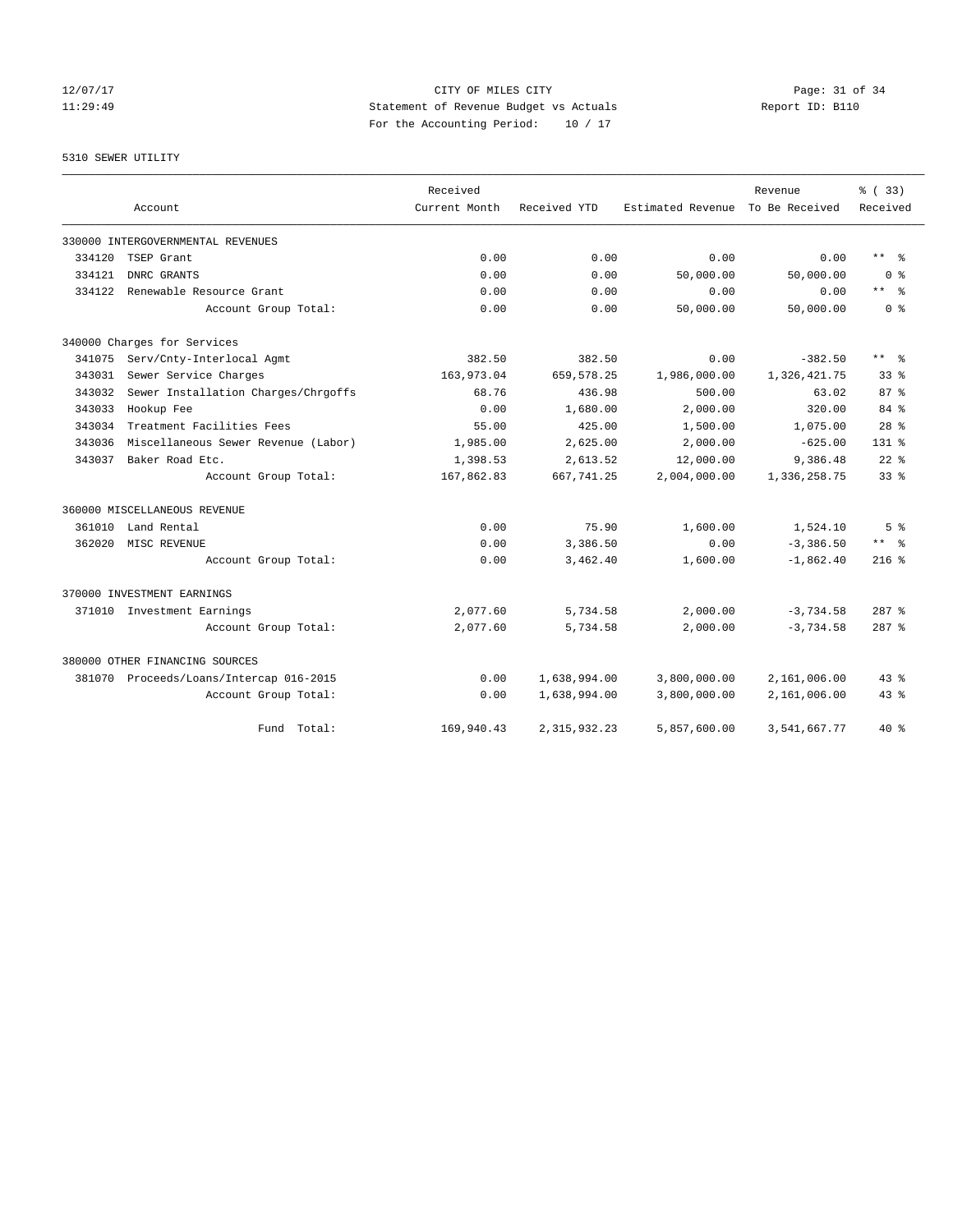### 12/07/17 Page: 32 of 34 11:29:49 Statement of Revenue Budget vs Actuals Report ID: B110 For the Accounting Period: 10 / 17

5510 AMBULANCE FUND

|              |                                        | Received      |              |                                  | Revenue     | % (33)          |
|--------------|----------------------------------------|---------------|--------------|----------------------------------|-------------|-----------------|
|              | Account                                | Current Month | Received YTD | Estimated Revenue To Be Received |             | Received        |
| 310000 TAXES |                                        |               |              |                                  |             |                 |
| 311010       | Real Property Taxes                    | 0.00          | 102.14       | 8,366.00                         | 8,263.86    | $1 - 26$        |
| 311020       | Personal Property Taxes                | 0.00          | 5.90         | 273.00                           | 267.10      | 2 <sup>8</sup>  |
| 312000       | Penalty & Interest on Delinquent Taxes | 0.00          | 6.56         | 30.00                            | 23.44       | $22$ $%$        |
|              | Account Group Total:                   | 0.00          | 114.60       | 8,669.00                         | 8,554.40    | 1 <sup>8</sup>  |
|              | 330000 INTERGOVERNMENTAL REVENUES      |               |              |                                  |             |                 |
| 331040       | Medicaid Supplemental Program-State    | 0.00          | 0.00         | 6,398.00                         | 6,398.00    | 0 <sup>8</sup>  |
|              | Account Group Total:                   | 0.00          | 0.00         | 6,398.00                         | 6,398.00    | 0 <sup>8</sup>  |
|              | 340000 Charges for Services            |               |              |                                  |             |                 |
| 341075       | Serv/Cnty-Interlocal Agmt              | 8,710.00      | 8,710.00     | 72,000.00                        | 63,290.00   | $12*$           |
| 342026       | Ambulance Charges                      | 57,091.88     | 244, 571.55  | 830,000.00                       | 585, 428.45 | 29 <sup>°</sup> |
| 342027       | Ambulance Standby                      | 0.00          | 1,235.00     | 5,000.00                         | 3,765.00    | 25%             |
|              | Account Group Total:                   | 65,801.88     | 254, 516.55  | 907,000.00                       | 652, 483.45 | 28 <sup>8</sup> |
|              | 360000 MISCELLANEOUS REVENUE           |               |              |                                  |             |                 |
| 362020       | MISC REVENUE                           | 0.00          | 0.00         | 50,000.00                        | 50,000.00   | 0 <sup>8</sup>  |
| 366010       | Misc- From Charge off Accts            | 643.33        | 3,007.65     | 6.000.00                         | 2,992.35    | $50*$           |
|              | Account Group Total:                   | 643.33        | 3,007.65     | 56,000.00                        | 52,992.35   | 5 <sup>8</sup>  |
|              | 380000 OTHER FINANCING SOURCES         |               |              |                                  |             |                 |
| 381070       | Proceeds/Loans/Intercap 016-2015       | 0.00          | 0.00         | 230,000.00                       | 230,000.00  | 0 <sup>8</sup>  |
| 383000       | Interfund Operating Transfer           | 0.00          | 0.00         | 0.00                             | 0.00        | $***$ $=$       |
|              | Account Group Total:                   | 0.00          | 0.00         | 230,000.00                       | 230,000.00  | 0 <sup>8</sup>  |
|              | Fund Total:                            | 66, 445.21    | 257,638.80   | 1,208,067.00                     | 950, 428.20 | $21*$           |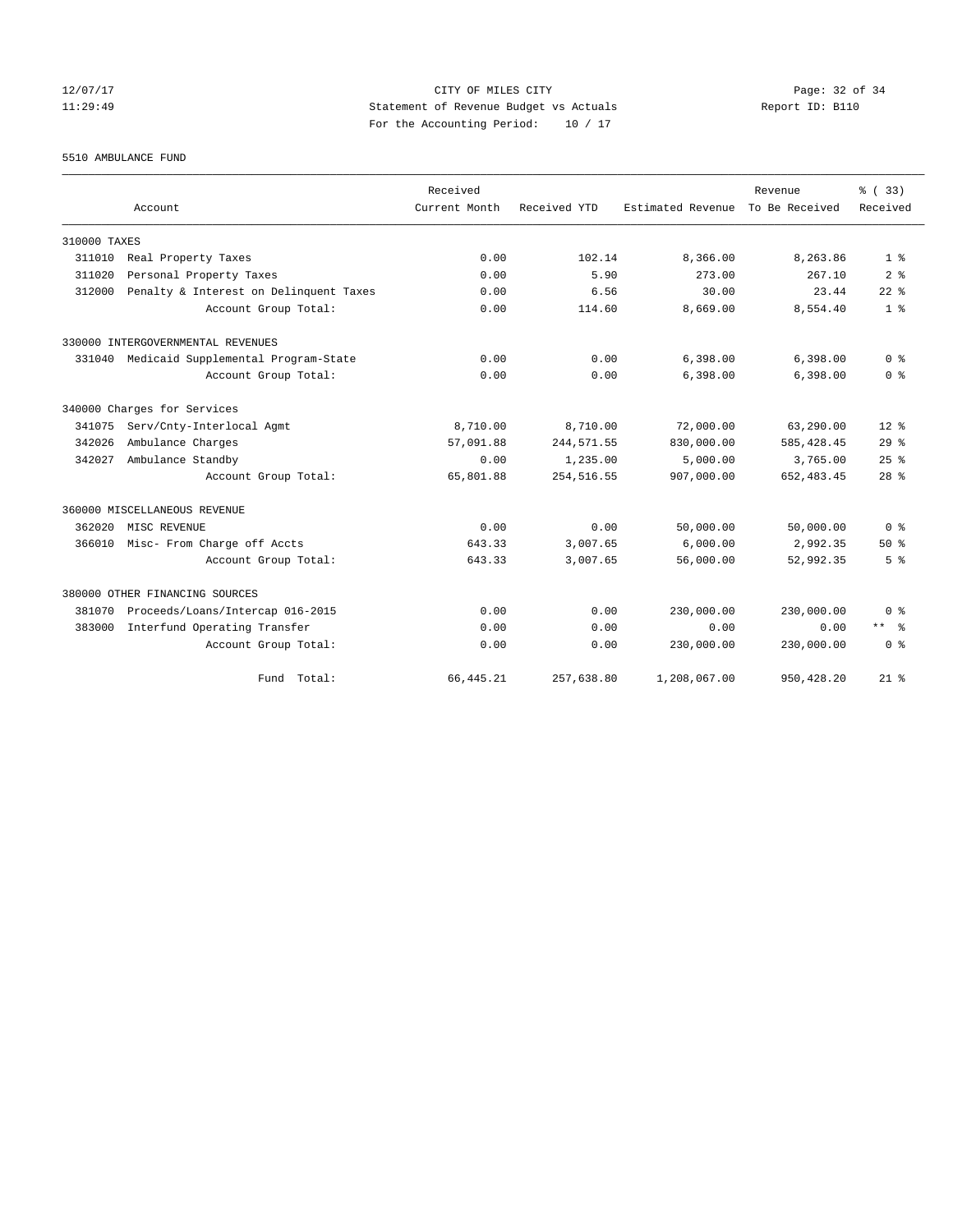### 12/07/17 Page: 33 of 34 11:29:49 Statement of Revenue Budget vs Actuals Report ID: B110 For the Accounting Period: 10 / 17

5610 AIRPORT OPERATING

|              | Account                                | Received<br>Current Month | Received YTD | Estimated Revenue | Revenue<br>To Be Received | % (33)<br>Received |
|--------------|----------------------------------------|---------------------------|--------------|-------------------|---------------------------|--------------------|
|              |                                        |                           |              |                   |                           |                    |
| 310000 TAXES |                                        |                           |              |                   |                           |                    |
| 311010       | Real Property Taxes                    | 0.00                      | 153.22       | 13,500.00         | 13,346.78                 | 1 <sup>8</sup>     |
| 311020       | Personal Property Taxes                | 0.00                      | 8.86         | 500.00            | 491.14                    | 2 <sub>8</sub>     |
| 312000       | Penalty & Interest on Delinquent Taxes | 0.00                      | 9.87         | 40.00             | 30.13                     | $25$ $%$           |
|              | Account Group Total:                   | 0.00                      | 171.95       | 14,040.00         | 13,868.05                 | 1 <sup>8</sup>     |
|              | 330000 INTERGOVERNMENTAL REVENUES      |                           |              |                   |                           |                    |
| 331129       | Federal Aeronautics Admin Grant        | 0.00                      | 0.00         | 391,950.00        | 391,950.00                | 0 %                |
| 334060       | Coal Impact Grant-016-2015             | 0.00                      | 0.00         | 43,900.00         | 43,900.00                 | 0 <sup>8</sup>     |
|              | Account Group Total:                   | 0.00                      | 0.00         | 435,850.00        | 435,850.00                | 0 <sup>8</sup>     |
|              | 340000 Charges for Services            |                           |              |                   |                           |                    |
| 341075       | Serv/Cnty-Interlocal Agmt              | 16,758.16                 | 16,758.16    | 30,000.00         | 13, 241.84                | 56%                |
| 343018       | Sale of Street & Roadway Materials     | 0.00                      | 0.00         | 1,000.00          | 1,000.00                  | 0 <sup>8</sup>     |
| 343061       | Landing Fees                           | 189.00                    | 584.70       | 1,800.00          | 1,215.30                  | $32*$              |
| 343062       | Aviation Fuel                          | 50,900.04                 | 574, 495.34  | 420,000.00        | $-154, 495.34$            | $137$ %            |
| 343064       | Hangar Rent                            | 5,775.76                  | 24,939.04    | 55,000.00         | 30,060.96                 | 45%                |
| 343065       | Building Rentals                       | 2,332.15                  | 5,728.60     | 14,000.00         | 8,271.40                  | $41*$              |
| 343067       | Other - Miscellaneous                  | 0.00                      | 24.98        | 1,000.00          | 975.02                    | 2 <sup>8</sup>     |
| 343069       | Ag Contract                            | 0.00                      | 10,000.00    | 10,000.00         | 0.00                      | $100*$             |
|              | Account Group Total:                   | 75,955.11                 | 632,530.82   | 532,800.00        | $-99,730.82$              | $119*$             |
|              | 360000 MISCELLANEOUS REVENUE           |                           |              |                   |                           |                    |
| 361010       | Land Rental                            | 1,303.59                  | 7,459.36     | 25,000.00         | 17,540.64                 | $30*$              |
| 362020       | MISC REVENUE                           | 0.00                      | 225.98       | 300.00            | 74.02                     | 75 %               |
|              | Account Group Total:                   | 1,303.59                  | 7,685.34     | 25,300.00         | 17,614.66                 | $30*$              |
|              | 370000 INVESTMENT EARNINGS             |                           |              |                   |                           |                    |
|              | 371010 Investment Earnings             | 259.13                    | 402.39       | 150.00            | $-252.39$                 | $268$ $%$          |
|              | Account Group Total:                   | 259.13                    | 402.39       | 150.00            | $-252.39$                 | $268$ %            |
|              | Total:<br>Fund                         | 77,517.83                 | 640,790.50   | 1,008,140.00      | 367, 349.50               | 64 %               |